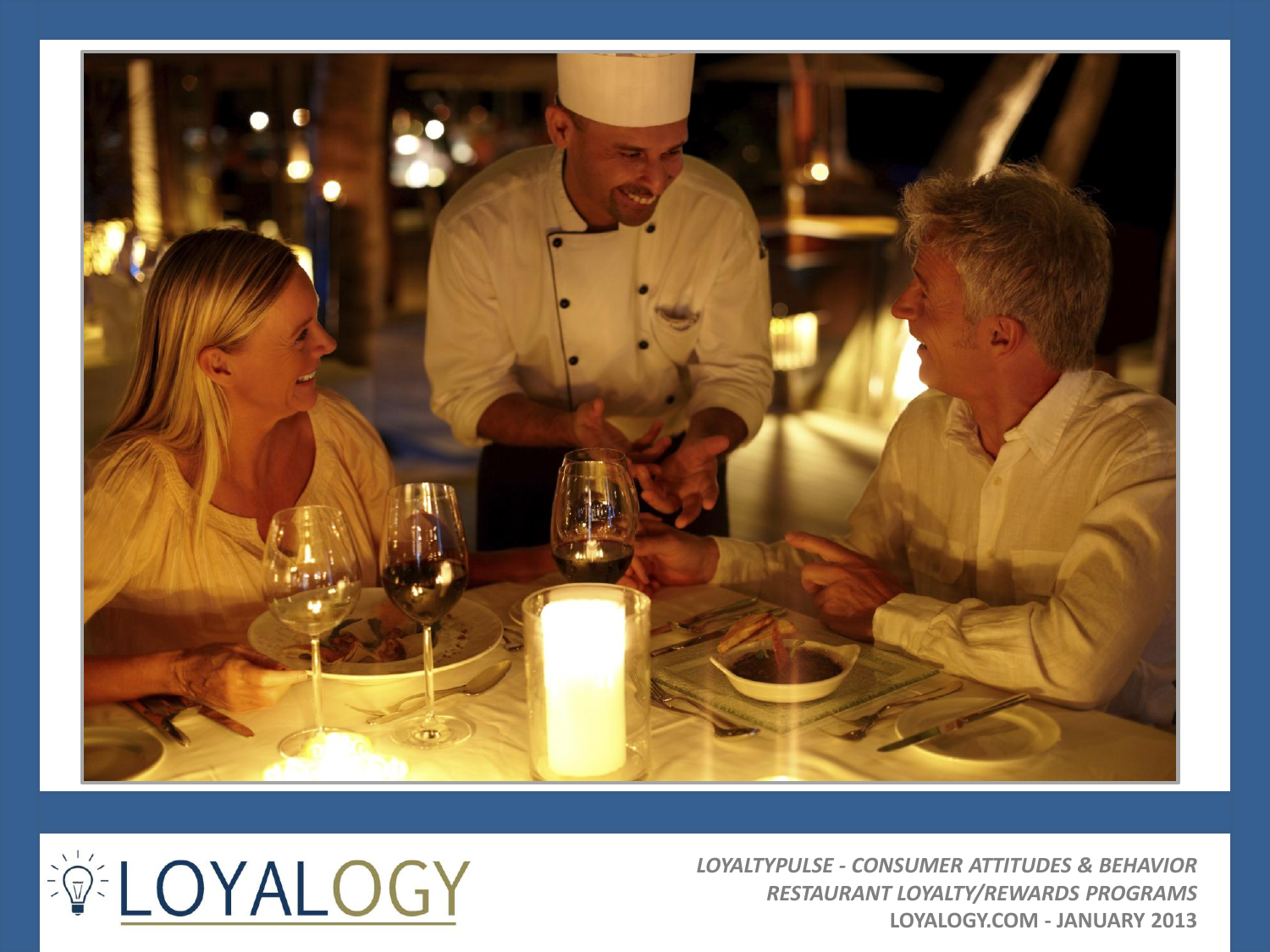# EXECUTIVE SUMMARY

Loyalty/Rewards is Seen as Part of the Marketing Mix

- Restaurant loyalty or 'rewards' programs are becoming increasingly  $\frac{1}{2}$   $\frac{1}{2}$ popular as an integral component in the marketing strategy for restaurant companies.
- $\mathbb{R}$  A variety of recent technological advancements have made the implementation of rewards programs easier and less expensive, making the programs accessible to more restaurant companies.
- Many companies have programs in place and recognize that the  $\frac{1}{2}$   $\frac{1}{2}$   $\frac{1}{2}$ rewards program itself is just a part of the opportunity to drive incremental business.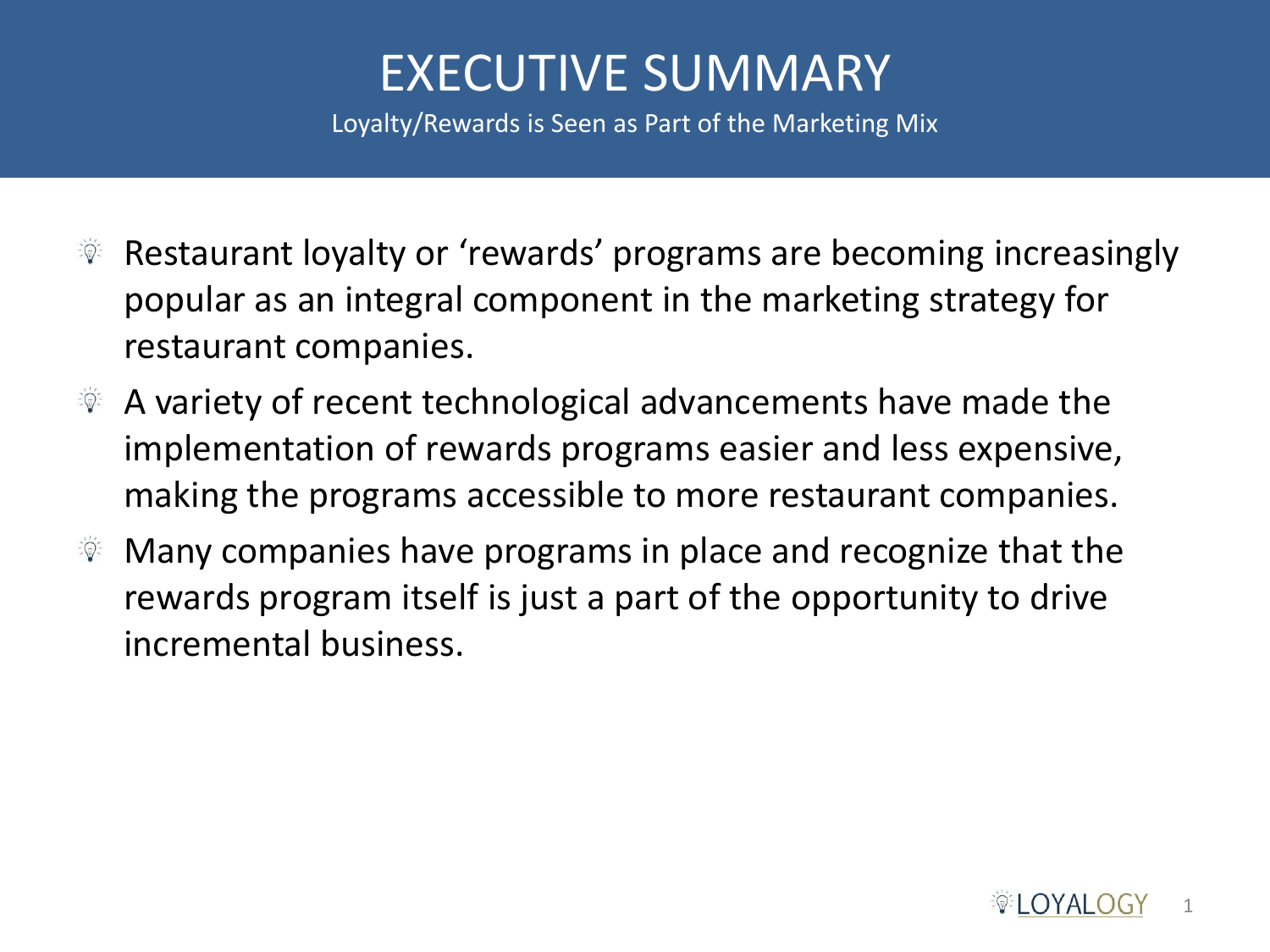#### EXECUTIVE SUMMARY

Partial List of Restaurant Companies with Rewards Programs in Place

| <b>BJ's Brewhouse</b>            | <b>Landry's Seafood</b>          | <b>Rain Forest Café</b>              |
|----------------------------------|----------------------------------|--------------------------------------|
| <b>Cadillac Bar</b>              | Lettuce Entertain You            | <b>Red Robin</b>                     |
| <b>Champps</b>                   | <b>Levy Restaurants</b>          | <b>Rock Bottom Brewery</b>           |
| <b>Chart House</b>               | Max & Erma's                     | <b>Ruby's Diner</b>                  |
| <b>Copeland's of New Orleans</b> | <b>McCormick &amp; Schmick's</b> | <b>Smokey Bones</b>                  |
| <b>Cosi</b>                      | <b>Morton's</b>                  | <b>Starbucks</b>                     |
| <b>Dave and Busters</b>          | <b>Old Chicago</b>               | <b>Stoney River Legendary Steaks</b> |
| <b>Del Frisco's Double Eagle</b> | <b>Outback Steakhouse</b>        | Sullivan's                           |
| <b>Don Pablos</b>                | <b>P.F. Changs</b>               | <b>TGI Friday's</b>                  |
| <b>Duffy's Sports Grill</b>      | <b>Panera Bread</b>              | <b>The Crab House</b>                |
| <b>Gordon Biersch</b>            | <b>Phillip's Seafood</b>         | <b>The Palm</b>                      |
| <b>Kobe Japanese Steakhouse</b>  | <b>Qdoba</b>                     |                                      |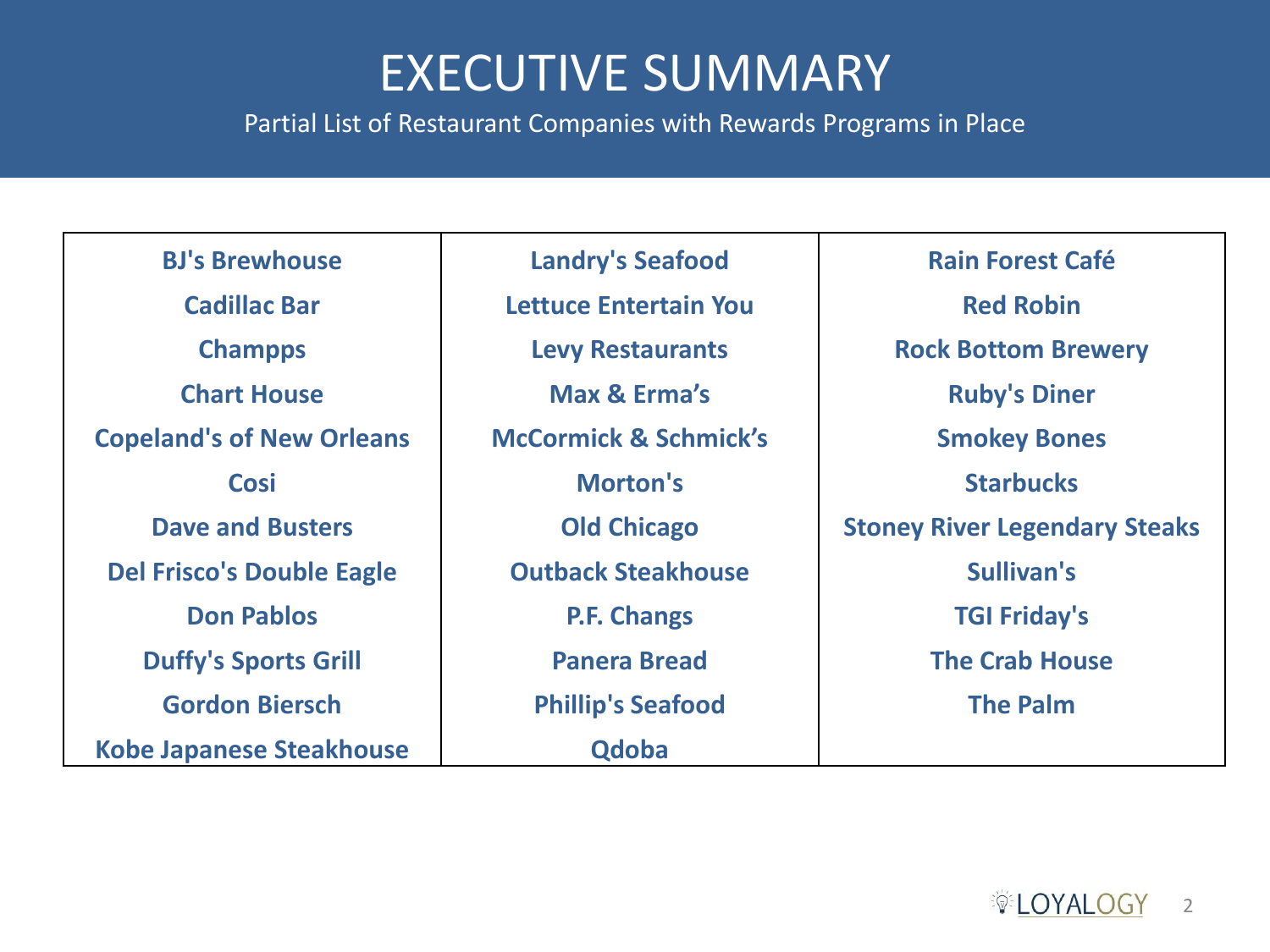# EXECUTIVE SUMMARY

The Program is the Tip of the Iceberg. The Data is of Strategic Value.

- $\mathbb{R}$  Detailed guest purchase data derived from a rewards program is seen as a strategic advantage in understanding guest patterns, targeting specific types of behavior, and measuring the cost-effectiveness and return on investment associated with marketing programs.
- $\mathcal{F}$  Many restaurant companies are considering programs, but face a variety of questions that need answers before they can make an informed decision about whether or not a rewards program is right for their brand.
- $\mathcal{F}$  The purpose of this study is to provide consumer insight on a national level regarding the design of programs, consumer attitudes and behavior with respect to these programs and the potential that programs have to generate incremental guest visits.
- $\%$  The study used a survey of 1,124 U.S. consumers between 25 and 65 years old with household incomes of \$75,000 and over.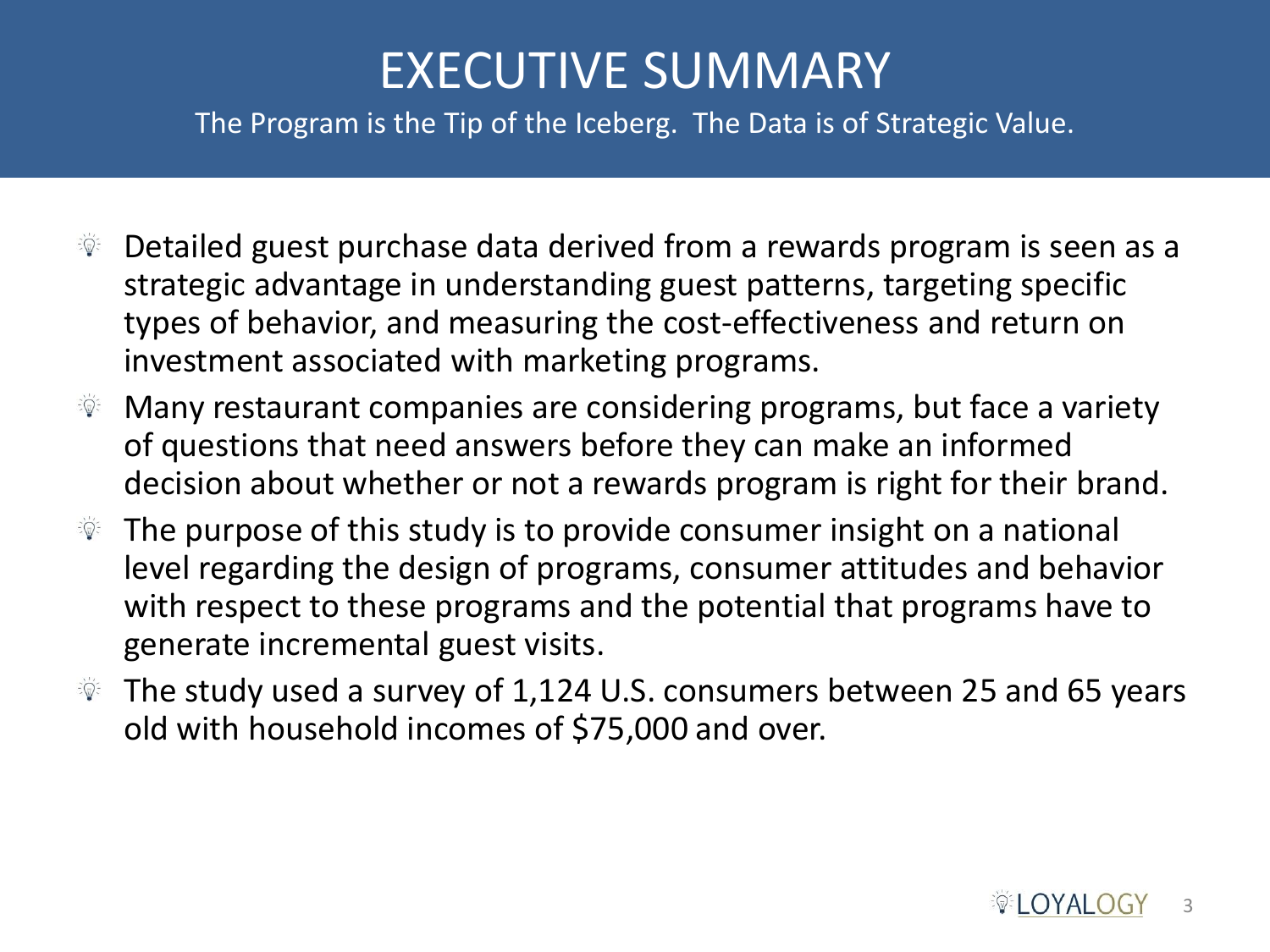If a restaurant you like offered a rewards program that was appealing to you, how  $\vec{y}$ much (as a percentage) do you think your visit frequency would increase with that restaurant (between 0% and 100%)?



#### **EXPECTED INCREASE IN VISITS**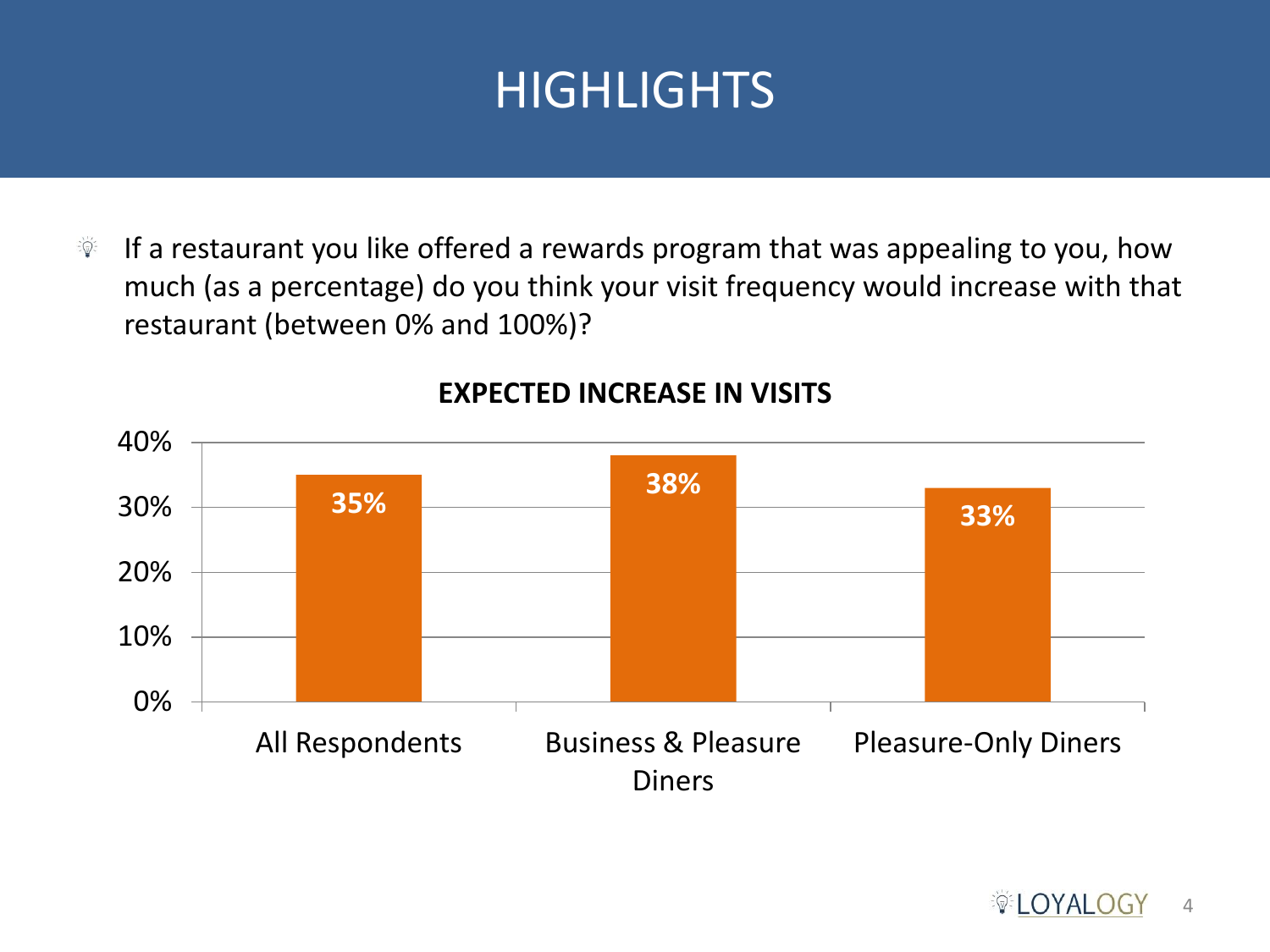- Consumers estimate an appealing restaurant rewards program  $\frac{1}{2}$   $\frac{1}{2}$ would increase their visit rate to a particular restaurant by 35%.
	- Those who dine for **Business and Pleasure** (32% of respondents) estimate visit rate increase of 38%.
	- Those who dine for Pleasure Only (67% of respondents) estimate visit rate increase of 33%.
- 65% of consumers report that they would recommend a restaurant ें©ू more often to others if it had an appealing rewards program.
- $\mathcal{F}$  4 out of 5 consumers prefer a rewards program with a defined benefit proposition (earn points which convert to rewards) than a program built solely on periodic, surprise free items.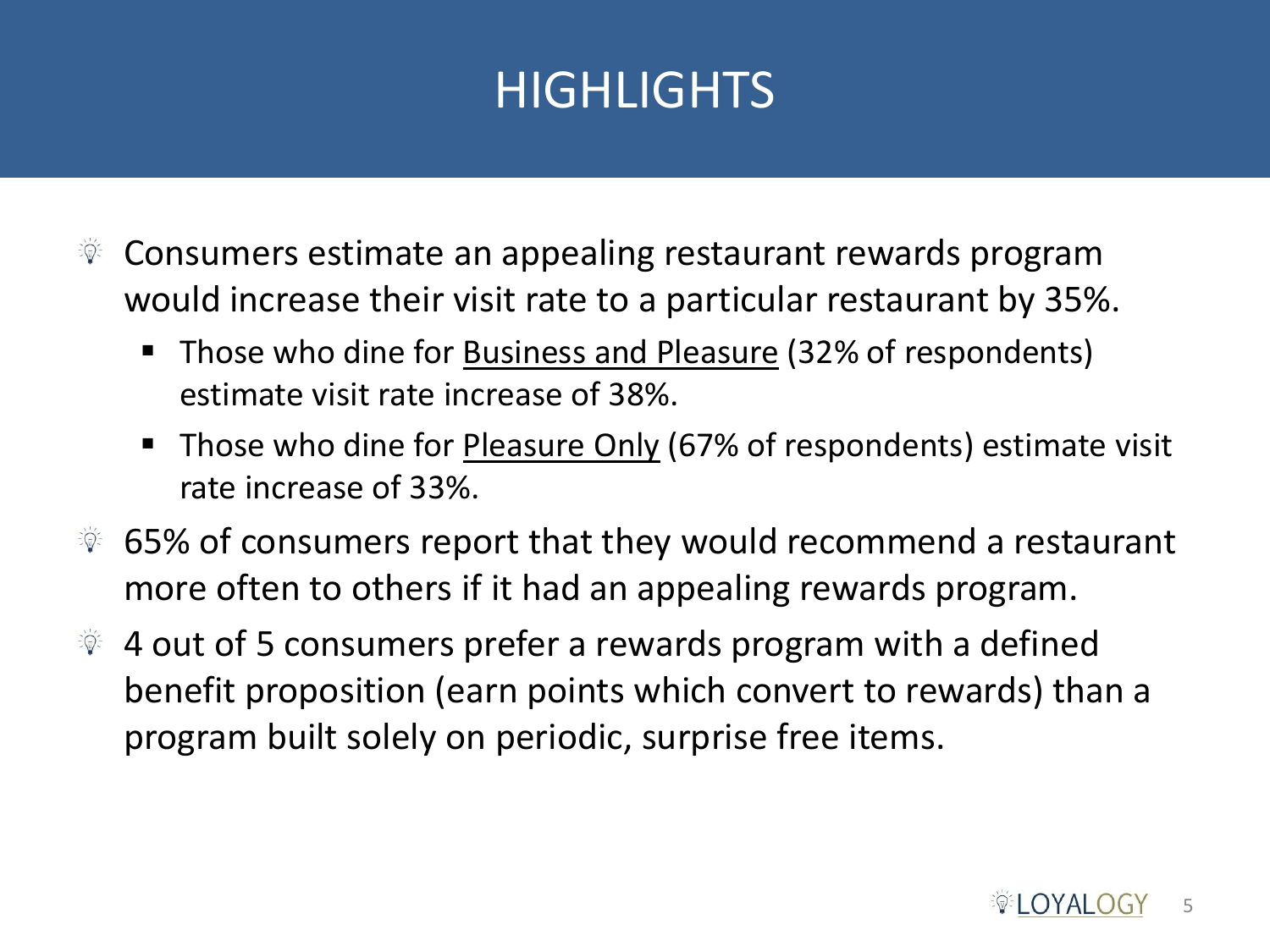- The most popular features/benefits tested in the study (appealing  $\frac{1}{2} \sum_{i=1}^n \frac{1}{i}$ to more than two-thirds of respondents) :
	- Earn points toward free/discounted meals (77% find appealing).
	- Special birthday reward (72% find appealing).
	- Unexpected in-restaurant benefits such as a free appetizer (70% find appealing).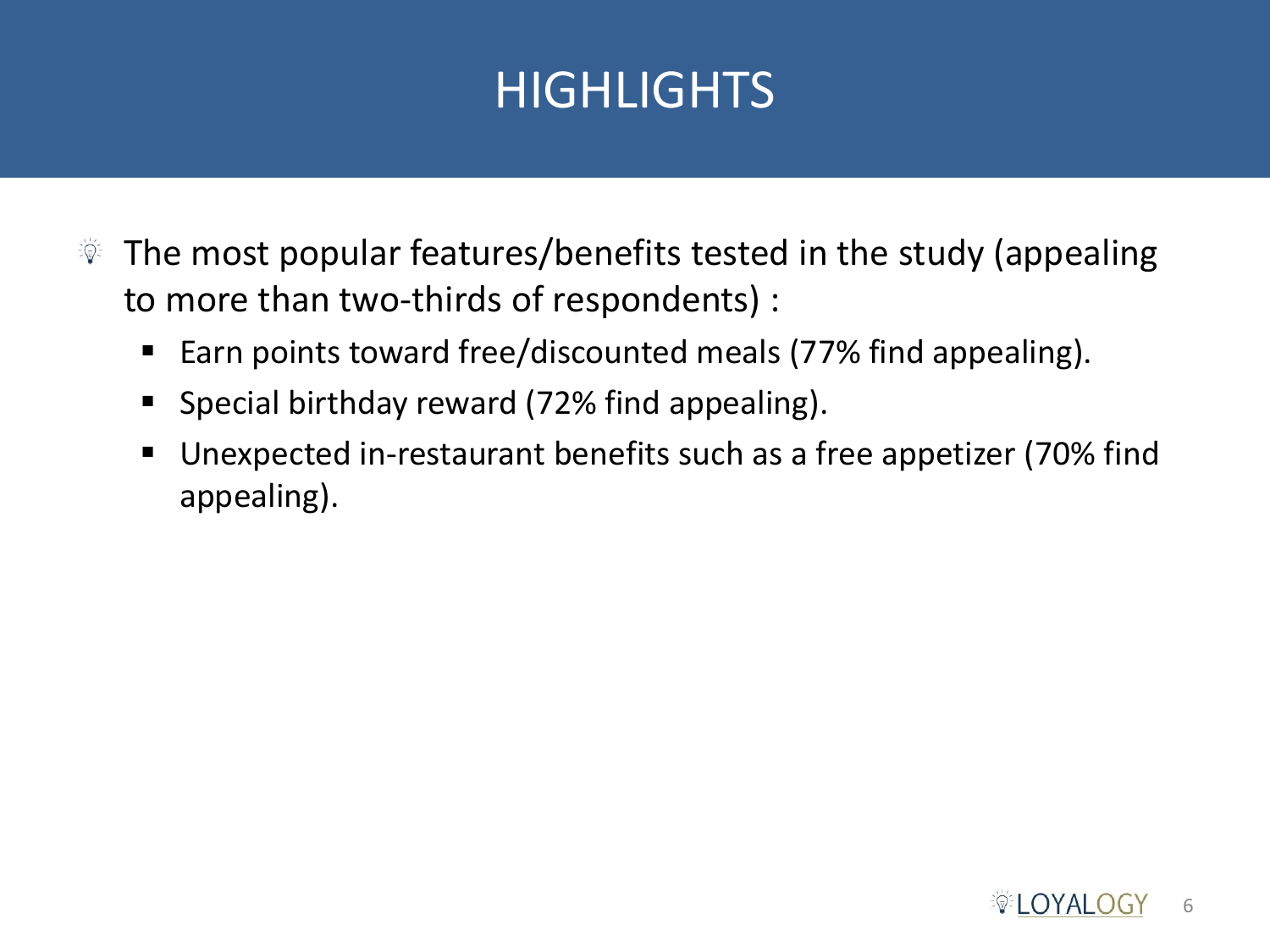- The least popular features/benefits tested in the study (appealing  $\frac{1}{2}$   $\frac{1}{2}$ to less than one-third of respondents) :
	- Ability to donate my rewards to a 'green' cause (26% find appealing).
	- Ability to donate my rewards to a charity of my choice (31% find appealing).
	- Culinary education events (learn chef secrets) (31% find appealing).
	- Bonus rewards for bringing in a large party of a certain size (32% find appealing).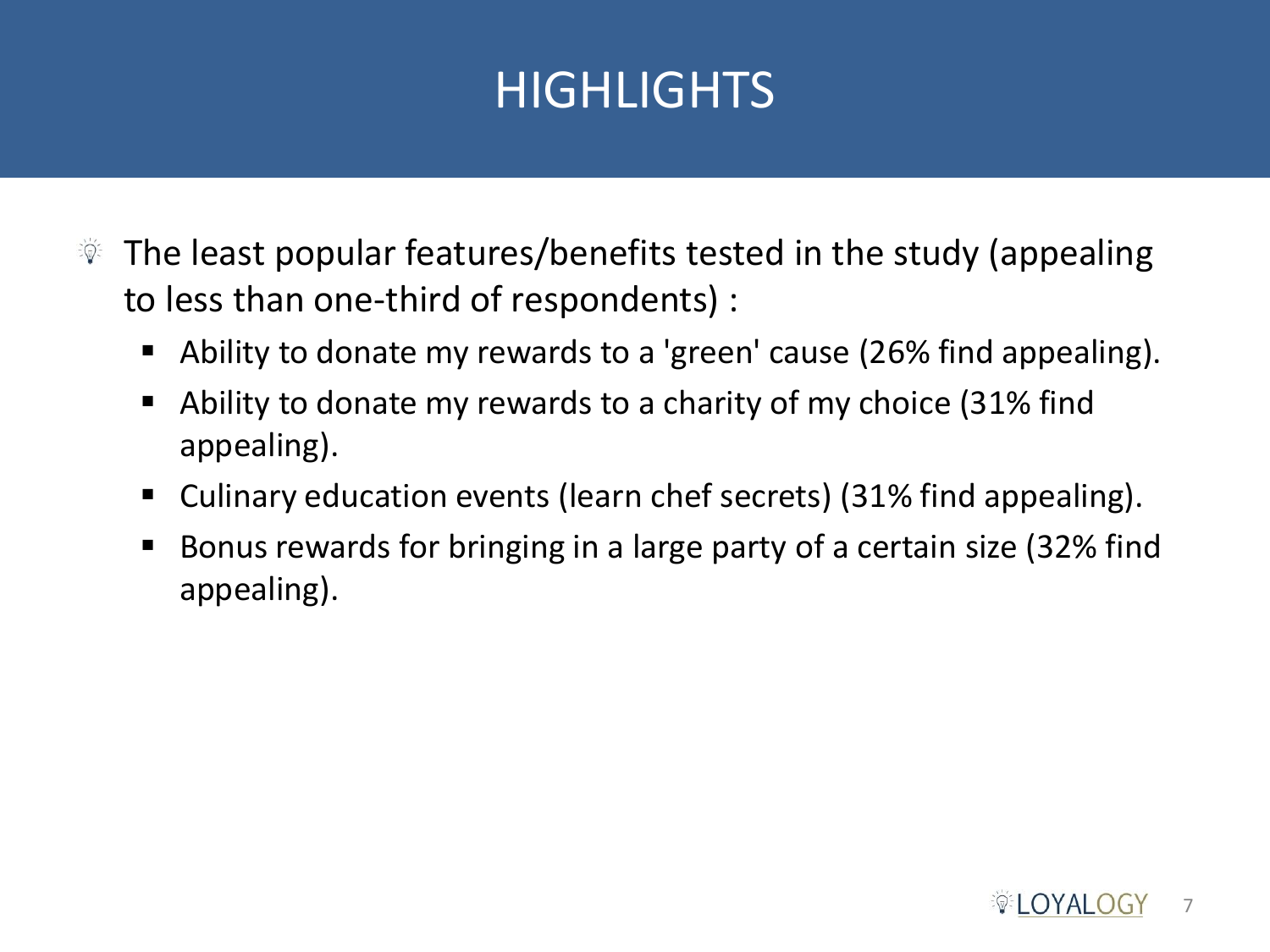- $\sqrt[3]{2}$  73% of consumers say they would like to have one rewards club membership that was honored at multiple restaurant chains.
	- This suggests multiple brands in one company may have a strong opportunity to expand visits and loyalty through an integrated coalition program.
- $\mathcal{F}$  Consumers want to receive e-mails of value relating to their rewards program, especially when it relates to menu items they have purchased in the past (high relevance through the eyes of the consumer).
	- 69% agree with: *I would like to receive e-mails with discount offers on specific food and beverage items I have ordered in the past.*
	- 66% agree with: *I would like to receive e-mails with offers of value relating to the program* .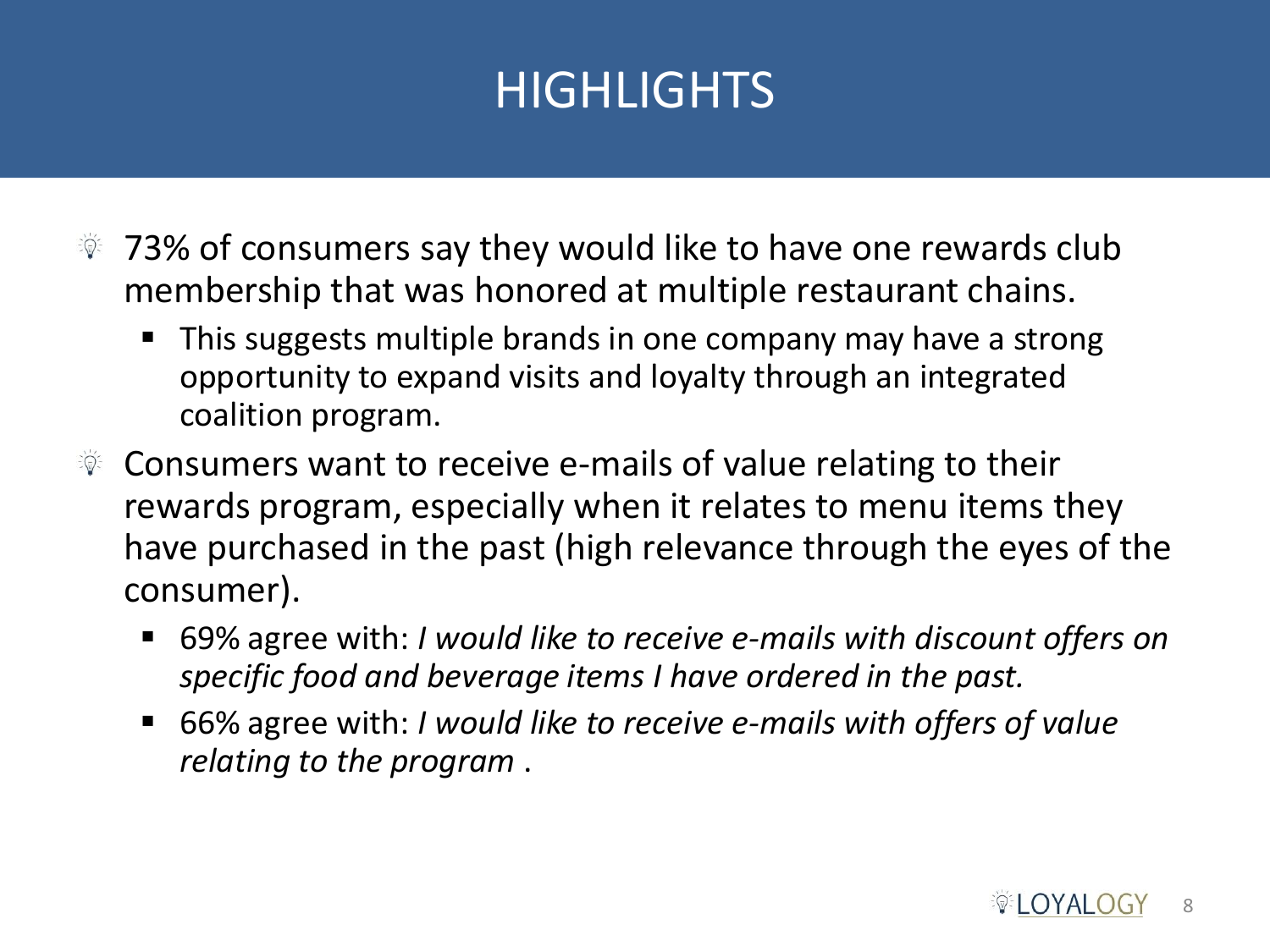- $\mathbb{R}$  It's not surprising that consumers want rewards program membership to be simple.
	- 60% agree with: *I would like a simple, no hassle way to join in the restaurant and provide my name and contact information later online.*
- If a membership card is necessary, more than half don't mind carrying the card. This is not to say that consumers **want** to carry another card; it simply means that 60% agree that they don't mind if carrying a card is a requirement.
	- 60% agree with: *I don't mind carrying a membership card if it's necessary.*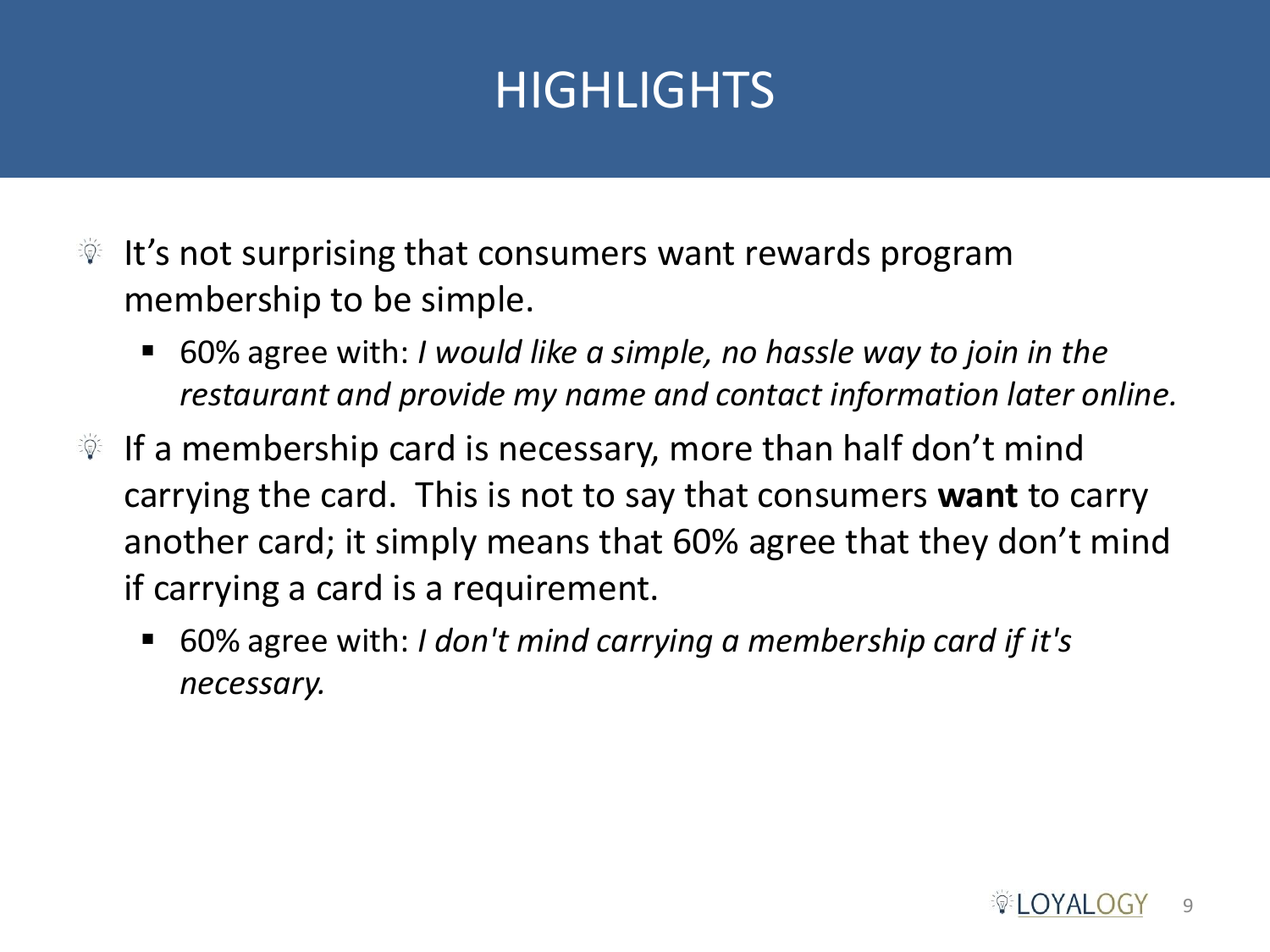# DETAILED FINDINGS

| <b>STATEMENTS ABOUT USING REWARDS PROGRAMS</b>                                                                           | % THAT<br><b>AGREE</b> |
|--------------------------------------------------------------------------------------------------------------------------|------------------------|
| I would like to have one rewards program membership that was honored at multiple restaurant chains.                      | 73%                    |
| I would like to receive e-mails with discount offers on specific food and beverage items I have ordered in the past.     | 69%                    |
| I would like to receive e-mails with offers of value relating to the program.                                            | 66%                    |
| I don't mind carrying a membership card if it's necessary.                                                               | 60%                    |
| I would like a simple, no hassle way to join in the restaurant and provide my name and contact information later online. | 60%                    |
| I would like to be able to join online and begin earning rewards using my telephone number.                              | 54%                    |
| I would like to be able to join online, print my own membership card and begin earning rewards.                          | 53%                    |
| If would like to receive something of value for getting my friends to join the program.                                  | 52%                    |
| I would like to use my phone number instead of a membership card.                                                        | 47%                    |
| I would like to receive e-mails with recipes from that restaurant.                                                       | 44%                    |
| I would rather do anything other than carry a membership card.                                                           | 37%                    |
| I would like to do everything using a smart phone app.                                                                   | 35%                    |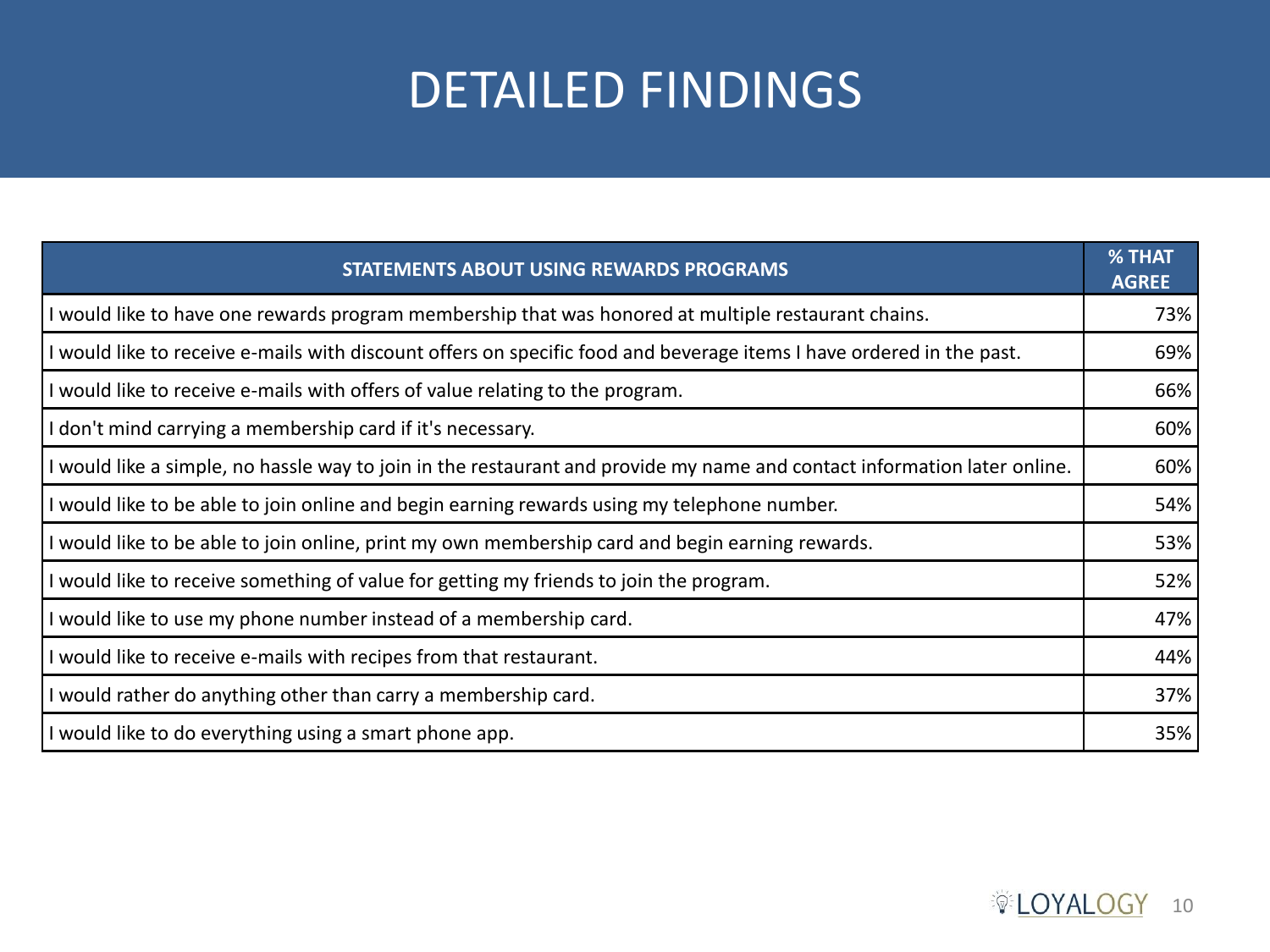# DETAILED FINDINGS

| HOW APPEALING ARE CERTAIN FEATURES/BENEFITS?                               | % THAT<br><b>FIND THIS</b><br><b>APPEALING</b> |
|----------------------------------------------------------------------------|------------------------------------------------|
| Earn points toward free/discounted meals.                                  | 77%                                            |
| Special birthday reward.                                                   | 72%                                            |
| Unexpected in-restaurant benefits such as a free appetizer.                | 70%                                            |
| Unexpected in-restaurant benefits such as a free dessert.                  | 64%                                            |
| Special holiday offers.                                                    | 58%                                            |
| Periodic offers to try new menu items.                                     | 58%                                            |
| Opportunity to move to the head of the line for seating when it's crowded. | 54%                                            |
| Special wedding anniversary reward.                                        | 51%                                            |

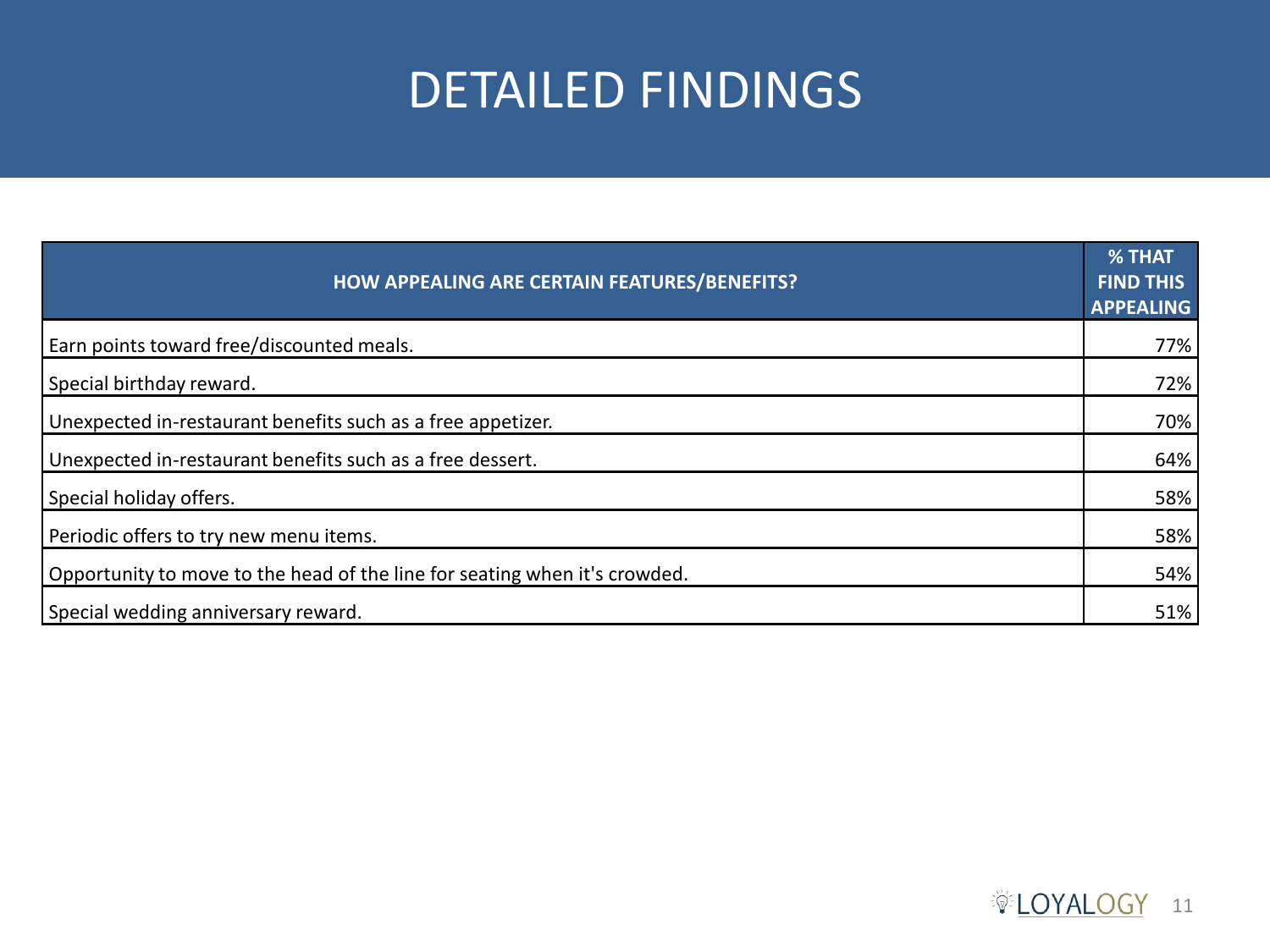#### DETAILED FINDINGS

| HOW APPEALING ARE CERTAIN FEATURES/BENEFITS?                              | <b>% THAT</b><br><b>FIND THIS</b><br><b>APPEALING</b> |
|---------------------------------------------------------------------------|-------------------------------------------------------|
| Periodic chances to win extra rewards of substantial value (sweepstakes). | $50\%$                                                |
| Bonus rewards during certain days of the week.                            | 50%                                                   |
| Bonus rewards during certain time periods of the day.                     | 46%                                                   |
| Bonus rewards for bringing in a large party of a certain size.            | 32%                                                   |
| Culinary education events (learn chef secrets).                           | 31%                                                   |
| Ability to donate my rewards to a charity of my choice.                   | 31%                                                   |
| Ability to donate my rewards to a 'green' cause.                          | 26%                                                   |

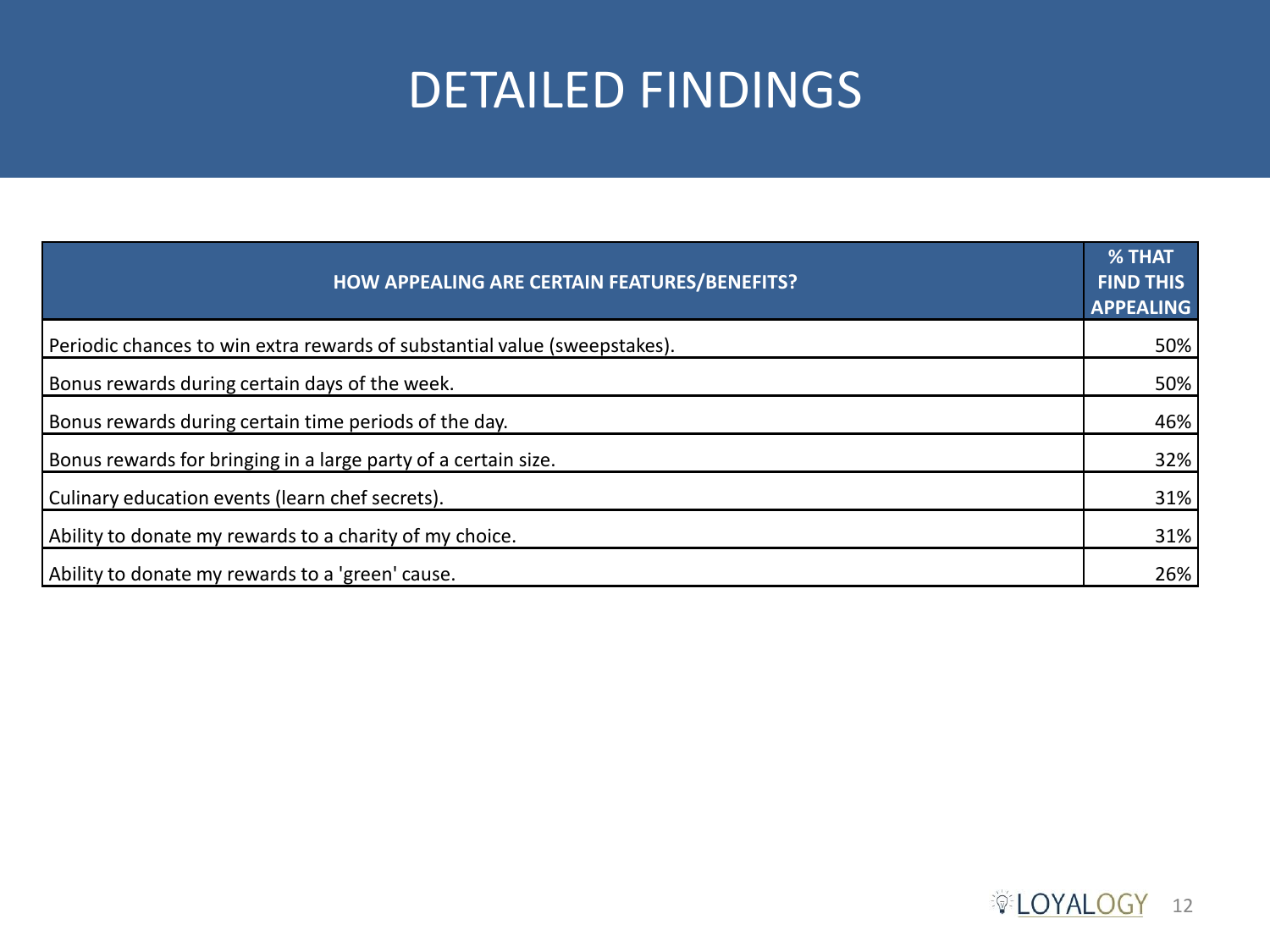# COMPARING TWO POPULAR CONCEPTS

- Most consumers want to know what benefits they will receive by participating in a restaurant rewards program.
- We asked, "*Thinking about a restaurant you like, which of the following two programs would be MOST LIKELY to motivate you to visit that restaurant more frequently.* "

Points for Rewards: You earn points based upon how much you spend every time you visit. At certain levels, those points convert to dollars that you may spend at the restaurant just like cash.

Surprise Free Items: You periodically receive a 'surprise' reward of a specific menu item. You have a certain period of time to 'redeem' that menu item. (No points or dollars earned in this program).

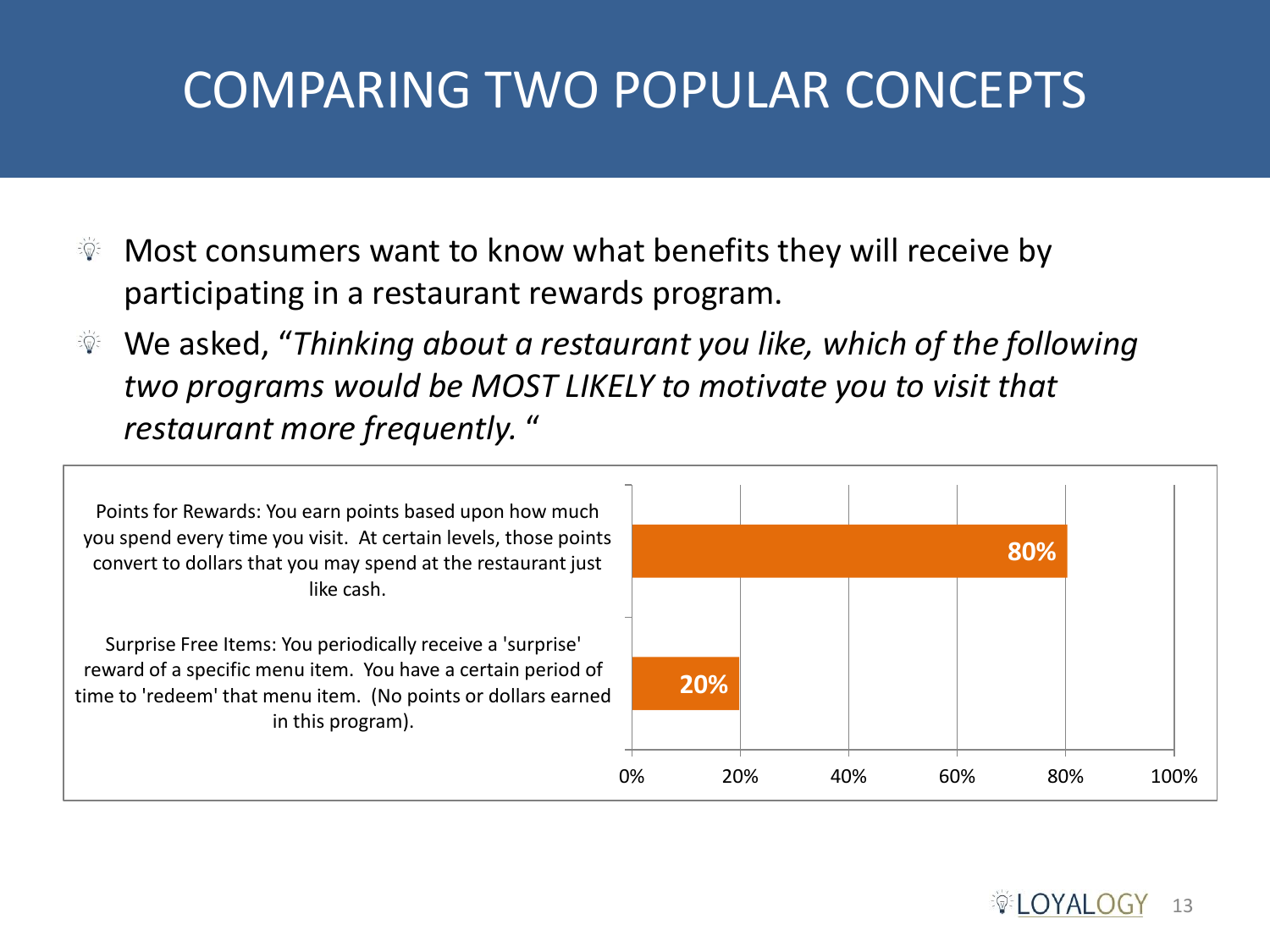# REWARDS PROGRAM MEMBERSHIP FEES

- A small percentage of restaurant companies require that guests pay  $\frac{1}{2} \sum_{i=1}^n \frac{1}{i} \sum_{i=1}^n \frac{1}{i} \sum_{i=1}^n \frac{1}{i} \sum_{i=1}^n \frac{1}{i} \sum_{i=1}^n \frac{1}{i} \sum_{i=1}^n \frac{1}{i} \sum_{i=1}^n \frac{1}{i} \sum_{i=1}^n \frac{1}{i} \sum_{i=1}^n \frac{1}{i} \sum_{i=1}^n \frac{1}{i} \sum_{i=1}^n \frac{1}{i} \sum_{i=1}^n \frac{1}{i} \sum_{i=1}^n \frac{1}{i} \sum_{i=$ a fee to join the program.
- We asked, "*Have you ever paid a fee to join a restaurant rewards*   $\frac{1}{2}$   $\frac{1}{2}$ *program?* "

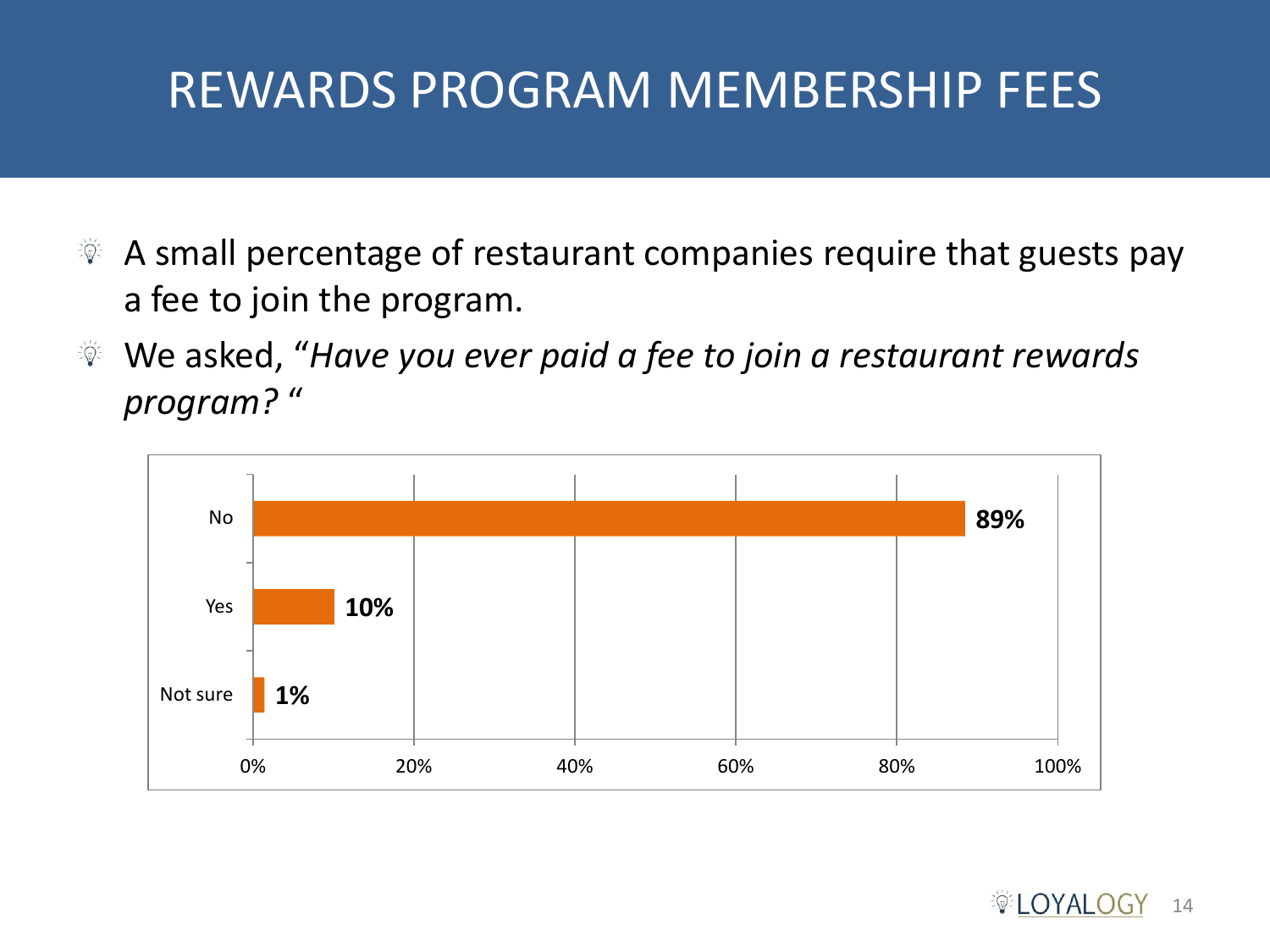## REWARDS PROGRAM MEMBERSHIP FEES

Restaurant companies that charge rewards program enrollment  $\frac{1}{2}$   $\frac{1}{2}$ fees are often higher price point brands. The magnitude of potential value to the guest is such that it may justify the enrollment fee. We asked additional questions to understand what might motivate the payment of the fee.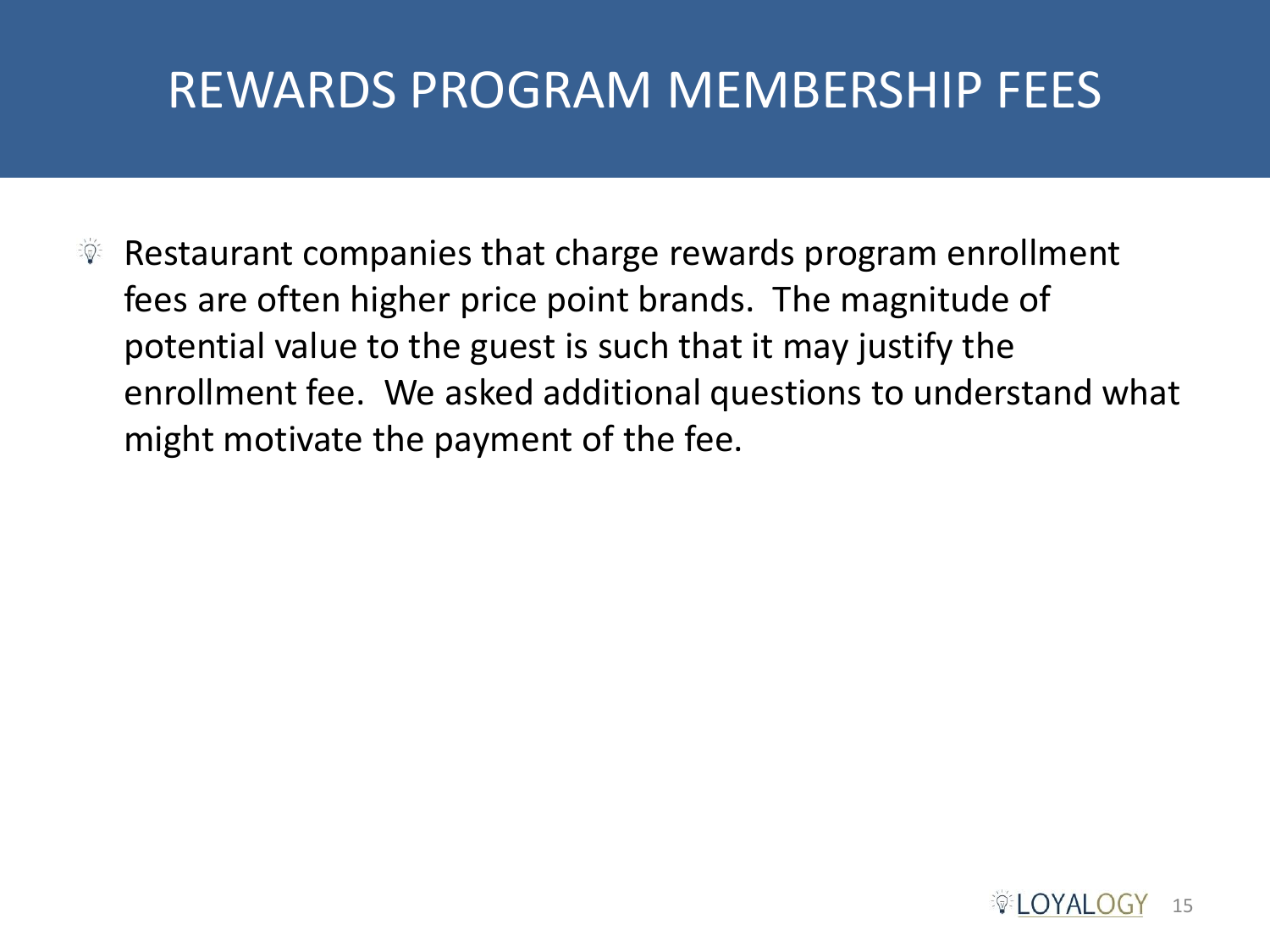# REWARDS PROGRAM MEMBERSHIP FEES

I would pay the fee and join if I received an immediate reward equal to the enrollment fee plus 50% that I could spend on my next visit.

I would pay the fee and join if I received an immediate reward equal to the enrollment fee plus 25% that I could spend on my next visit.

I would pay the fee and join if I received an immediate reward equal to the enrollment fee that I could spend on my next visit.

I would pay the fee and join if the rewards program was appealing enough.

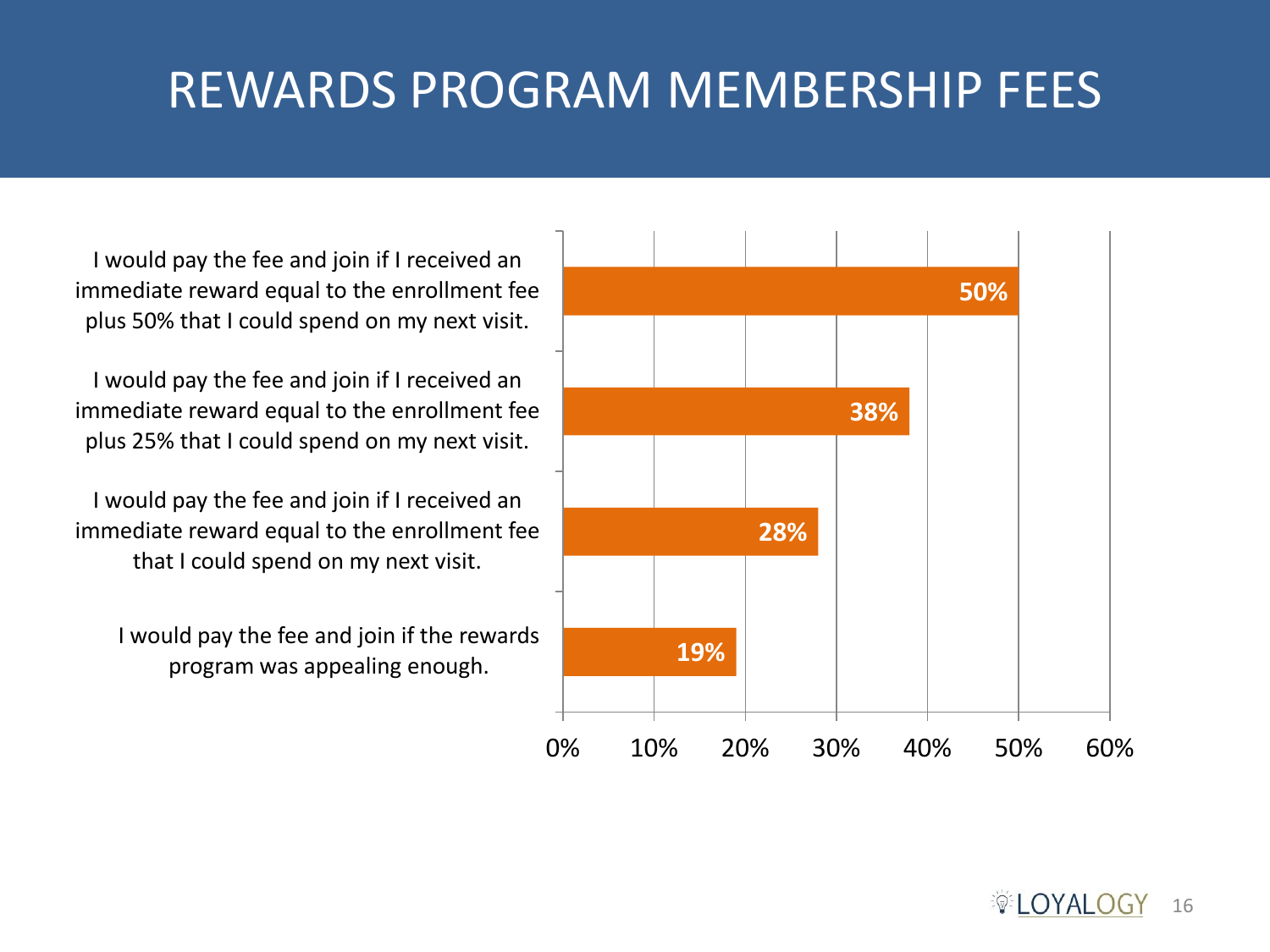# IMPACT OF CERTAIN REWARD PERCENTAGES

 $\vec{z} \in \vec{D}$ Imagine a restaurant you like offered a rewards program and how it would affect your visit frequency rate whether they offered a 5% reward on spending, a 10% reward, a 15% reward or a 20% reward. Estimate how your visit frequency might increase under each reward percentage scenario.



#### **EXPECTED INCREASE IN VISITS**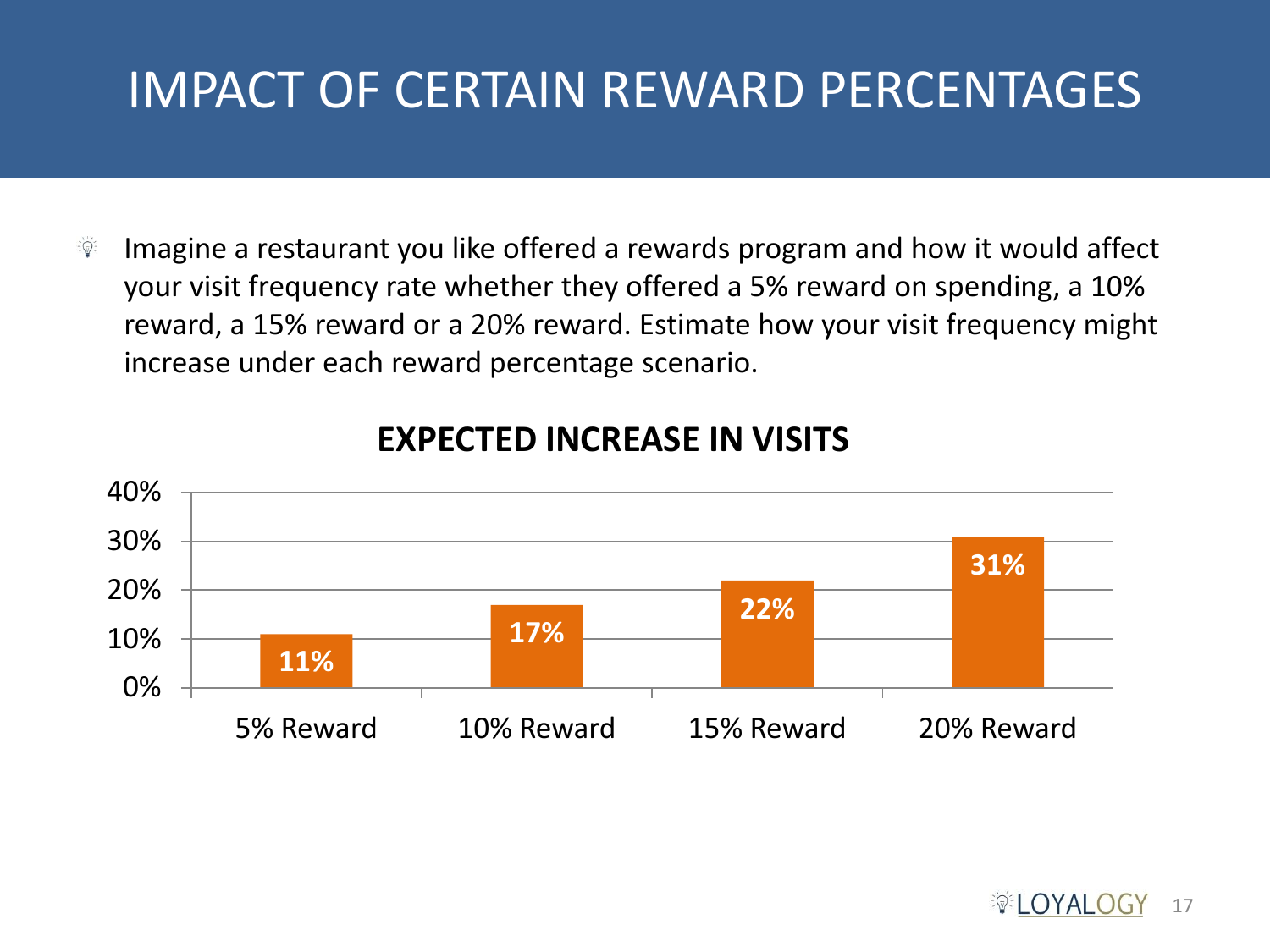#### RESTAURANT USAGE BEHAVIOR

#### Average monthly visits.  $\frac{1}{2} \sum_{i=1}^n \frac{1}{2} \frac{1}{2} \frac{1}{2} \frac{1}{2} \frac{1}{2} \frac{1}{2} \frac{1}{2} \frac{1}{2} \frac{1}{2} \frac{1}{2} \frac{1}{2} \frac{1}{2} \frac{1}{2} \frac{1}{2} \frac{1}{2} \frac{1}{2} \frac{1}{2} \frac{1}{2} \frac{1}{2} \frac{1}{2} \frac{1}{2} \frac{1}{2} \frac{1}{2} \frac{1}{2} \frac{1}{2} \frac{1}{2} \frac{1}{2} \frac{1}{2} \frac{1}{2} \$

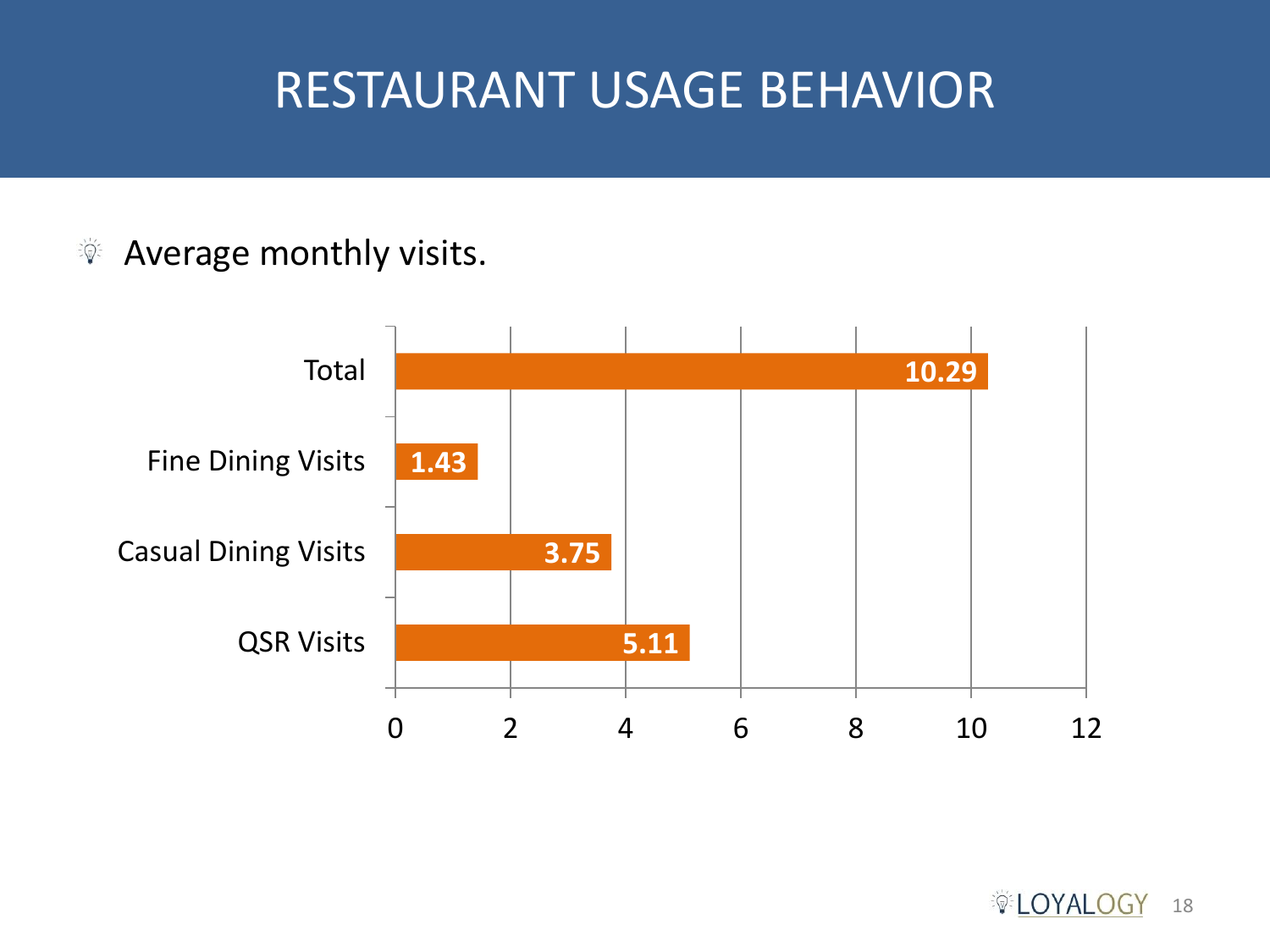#### RESTAURANT USAGE BEHAVIOR

#### Average spend per visit.  $\frac{1}{2} \sum_{i=1}^{n} \frac{1}{i} \frac{1}{i} \sum_{i=1}^{n} \frac{1}{i} \frac{1}{i} \sum_{i=1}^{n} \frac{1}{i} \frac{1}{i} \sum_{i=1}^{n} \frac{1}{i} \frac{1}{i} \sum_{i=1}^{n} \frac{1}{i} \frac{1}{i} \sum_{i=1}^{n} \frac{1}{i} \frac{1}{i} \sum_{i=1}^{n} \frac{1}{i} \frac{1}{i} \sum_{i=1}^{n} \frac{1}{i} \sum_{i=1}^{n} \frac{1}{i} \sum_{i=1}^{n} \$

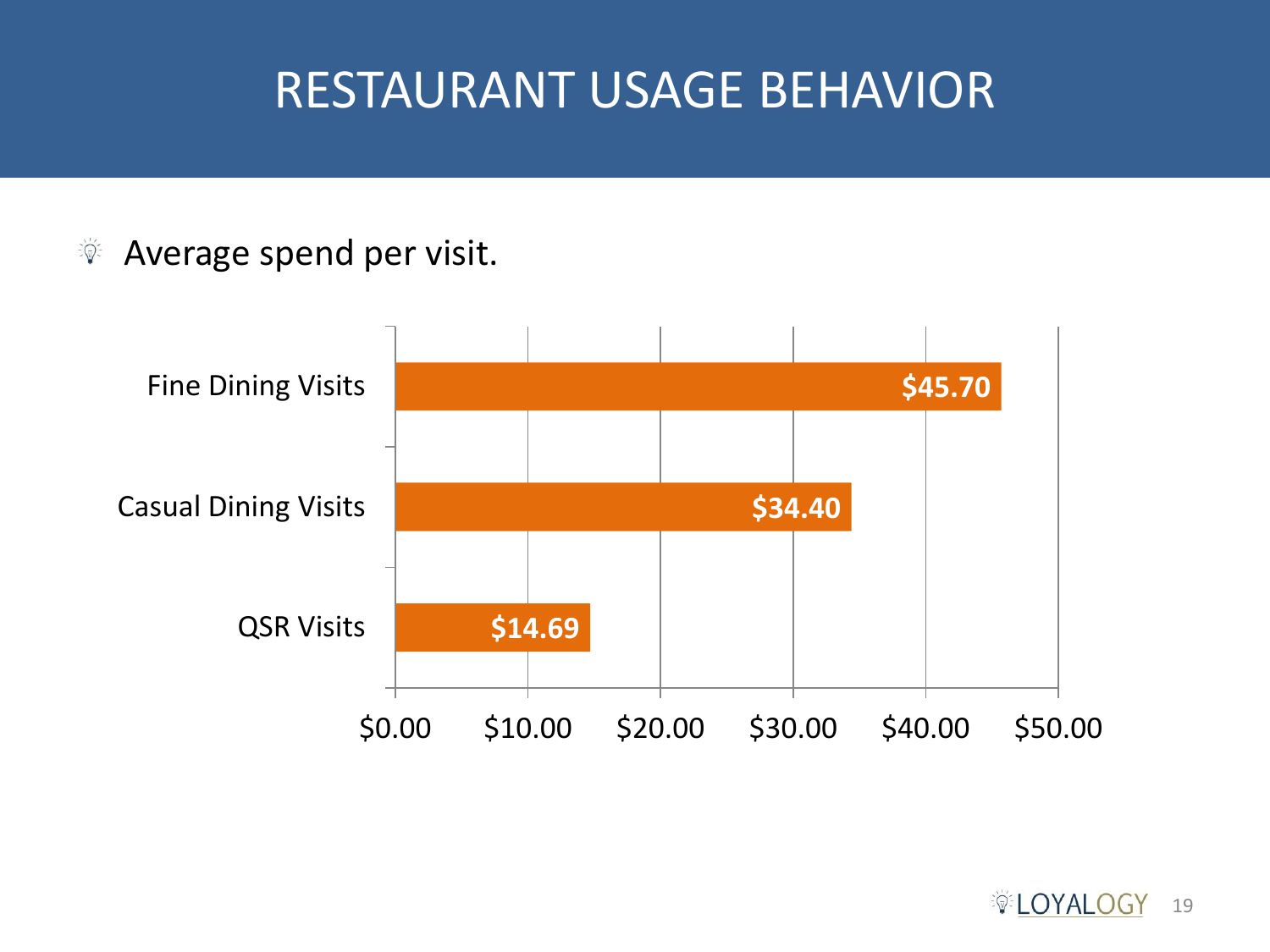#### RESTAURANT USAGE BEHAVIOR

How many restaurant rewards program do you participate in?  $\frac{1}{2} \sum_{i=1}^{n} \frac{1}{i}$ 

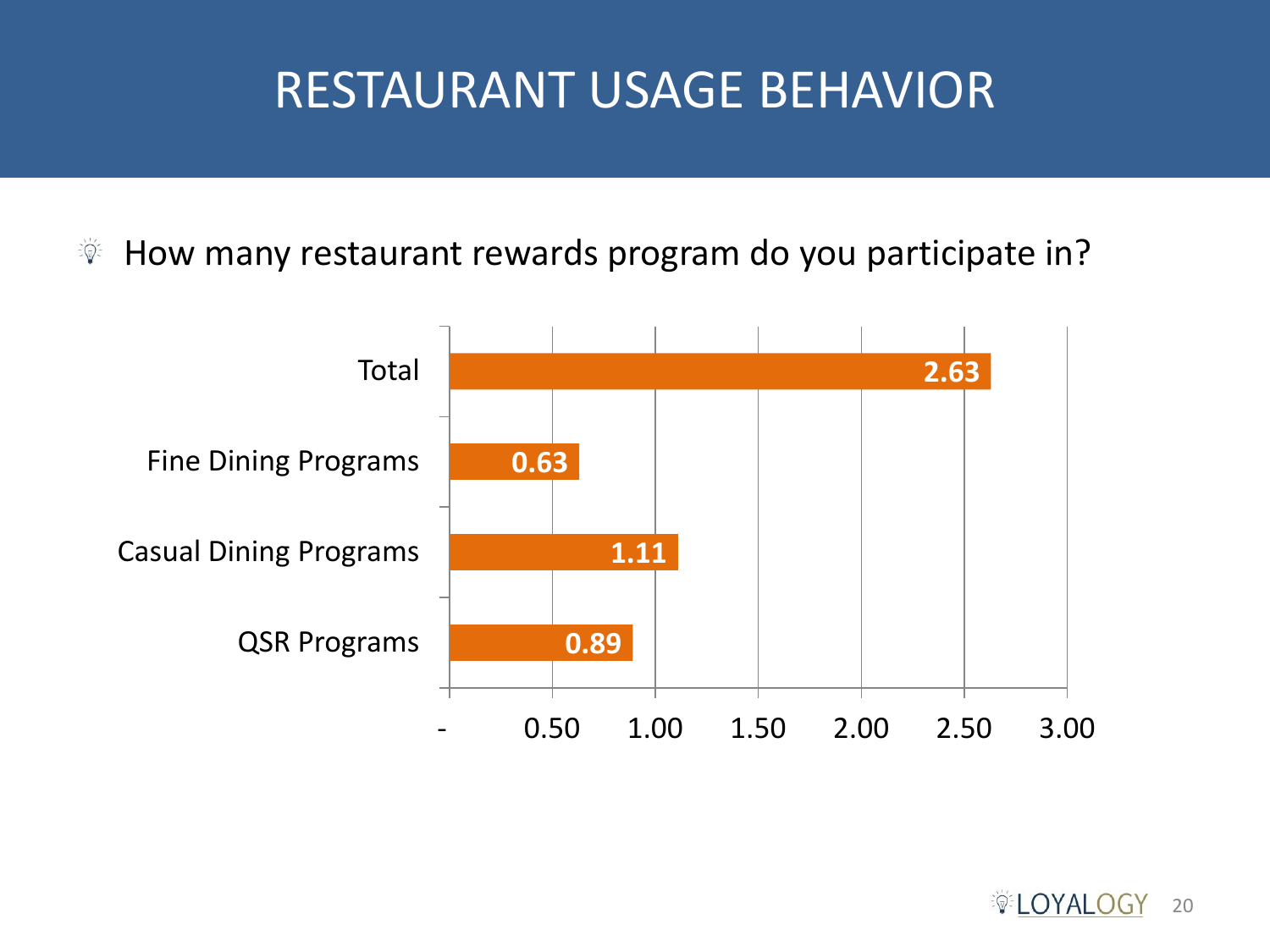#### RESPONDENT AGE



**DYALOGY** 21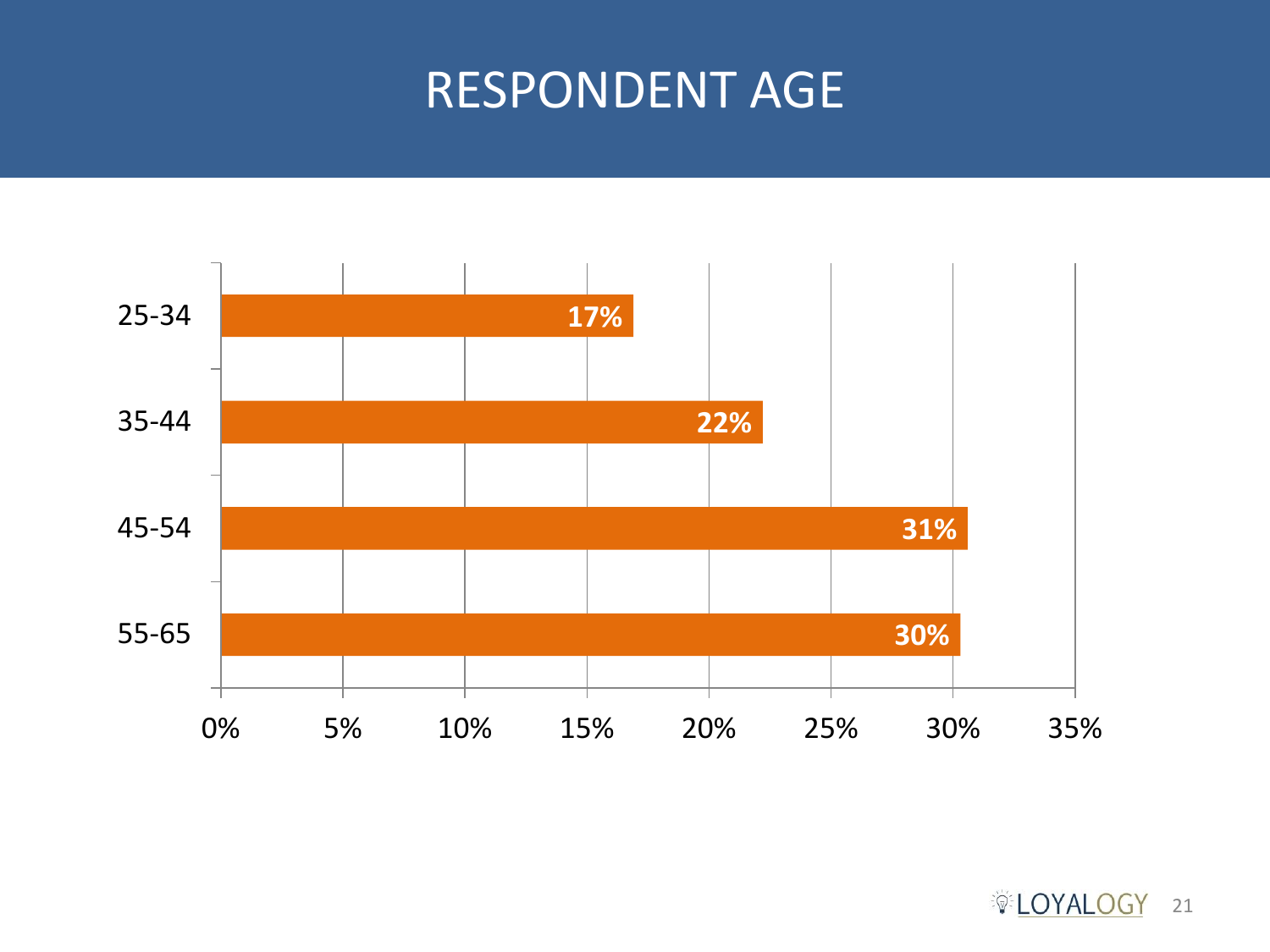#### RESPONDENT INCOME

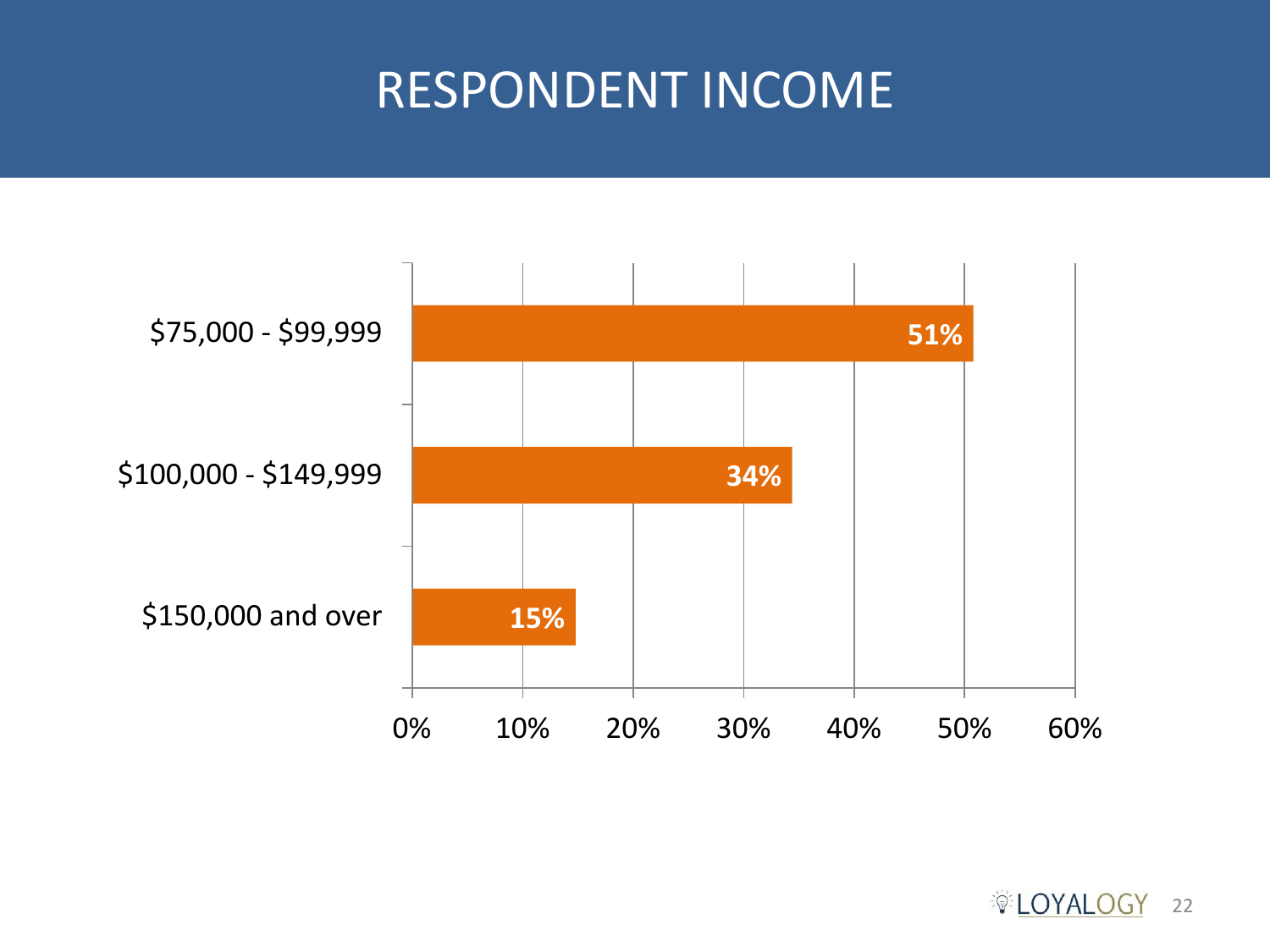#### RESPONDENT GENDER



**DYALOGY** 23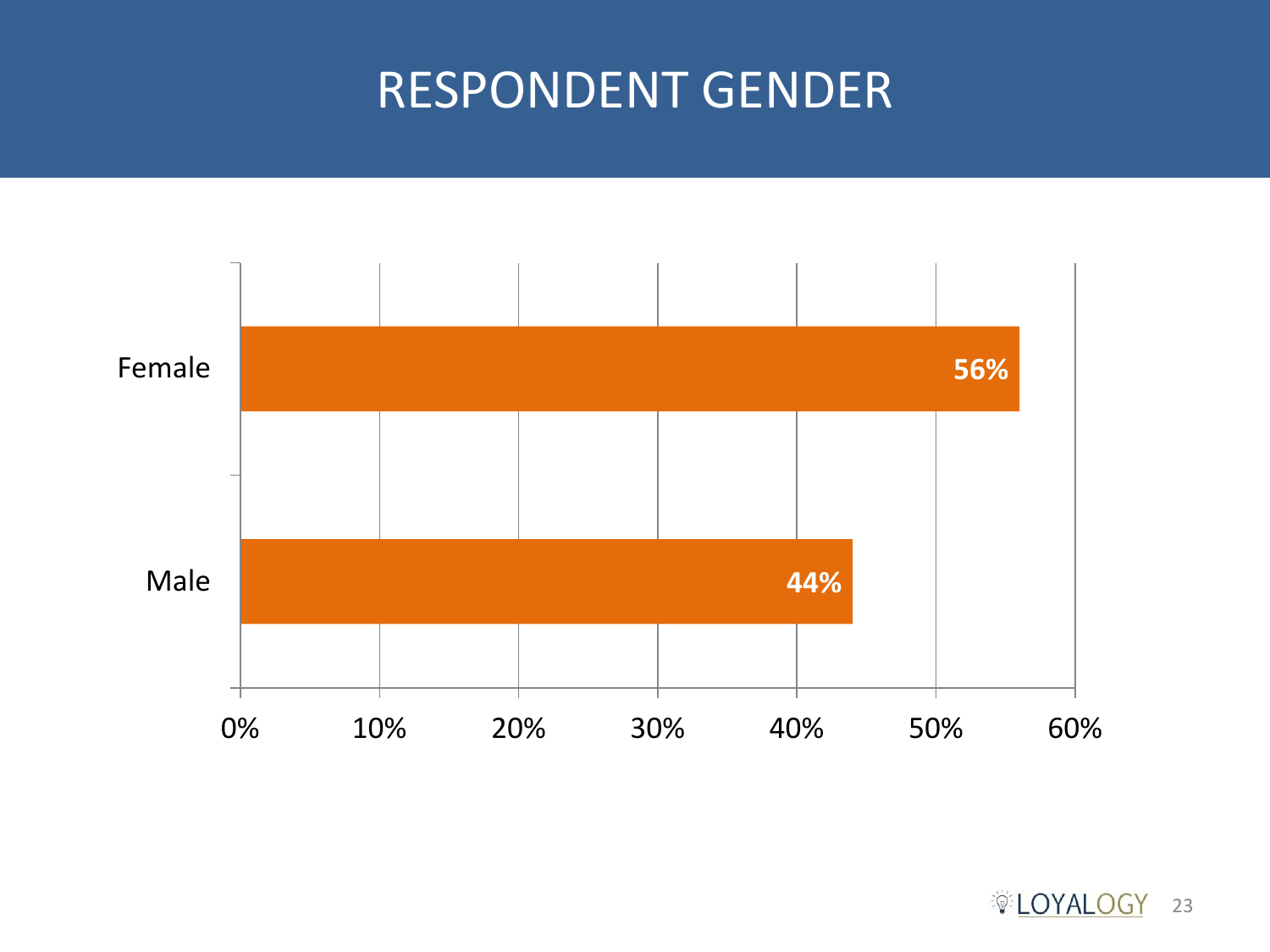# RESPONDENT ETHNICITY

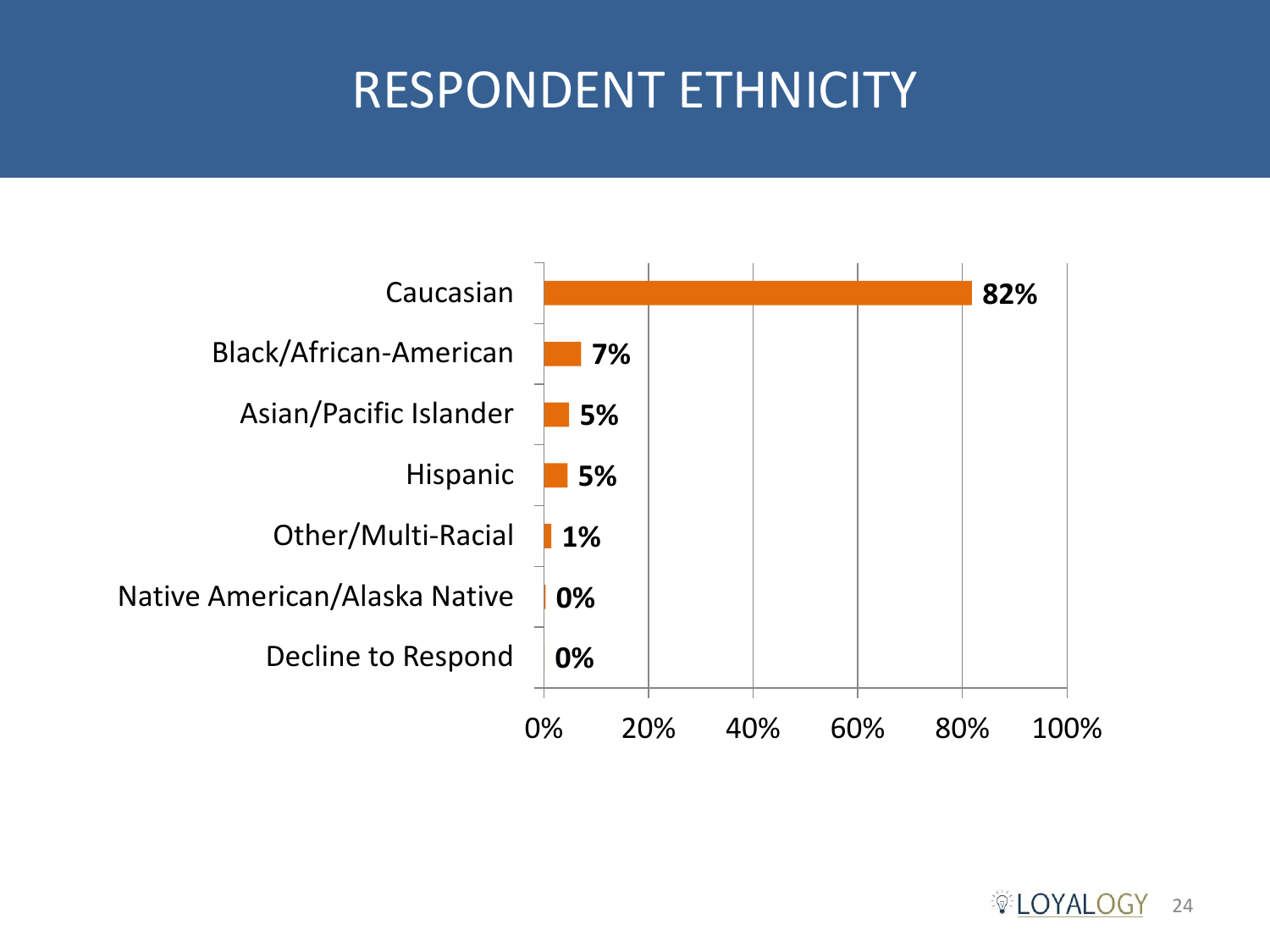# RESPONDENT EDUCATION

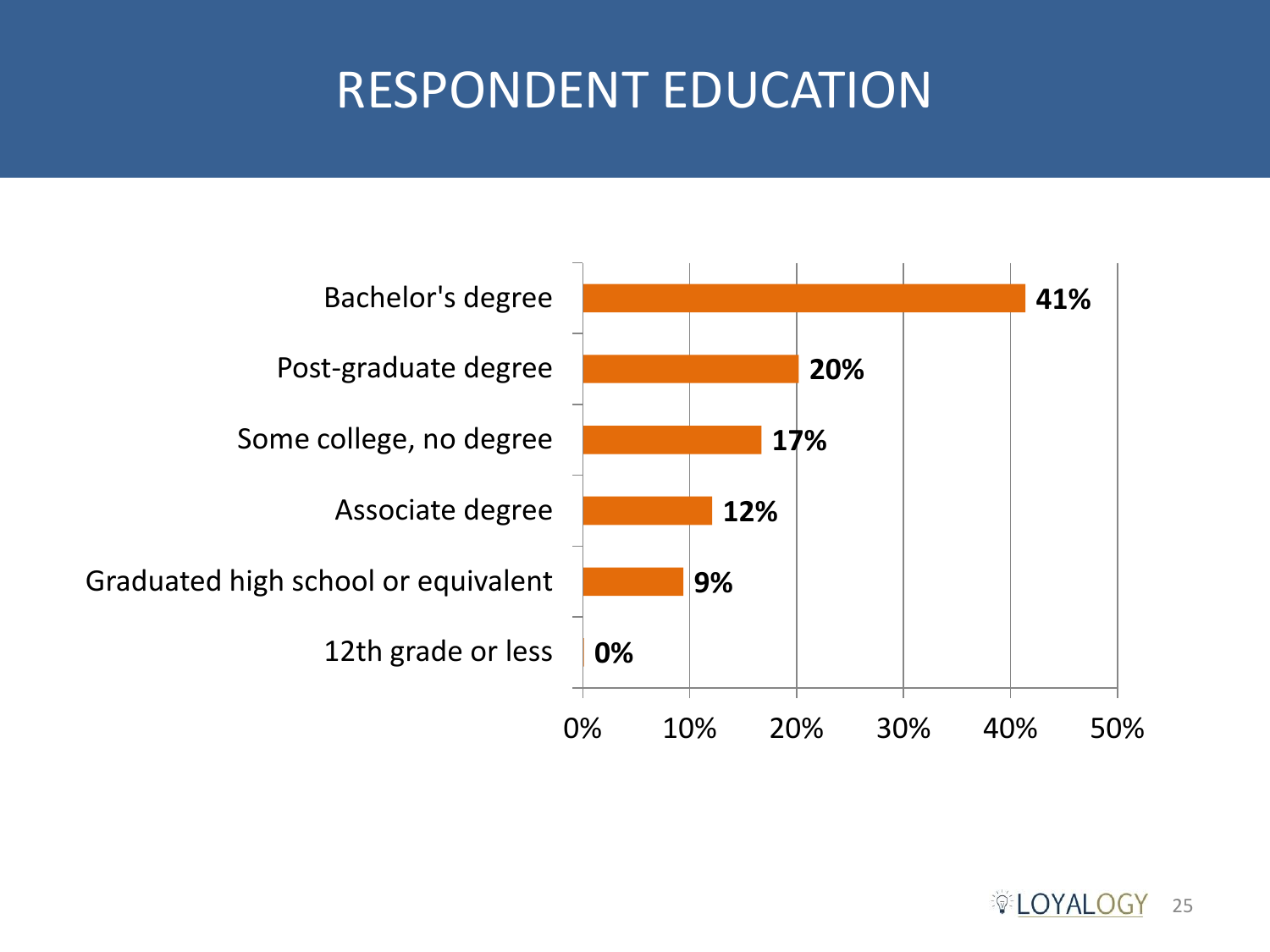# IMPLICATIONS

- In developing a restaurant rewards program, be mindful of three  $\frac{1}{2}$   $\frac{1}{2}$ principles that have emerged from this study:
	- 1. The program itself and the use of data to drive targeted and relevant offers combine to create a strategic combination most likely to generate incremental visits (revenue).
	- 2. The program benefits should reflect the desires of the guest. To motivate guest participation (which is essential to success with the overall strategy, including the use of data as a strategic marketing tool) the program must offer benefits with strong, immediate appeal.
	- 3. The program must be simple for guests to understand, join and use.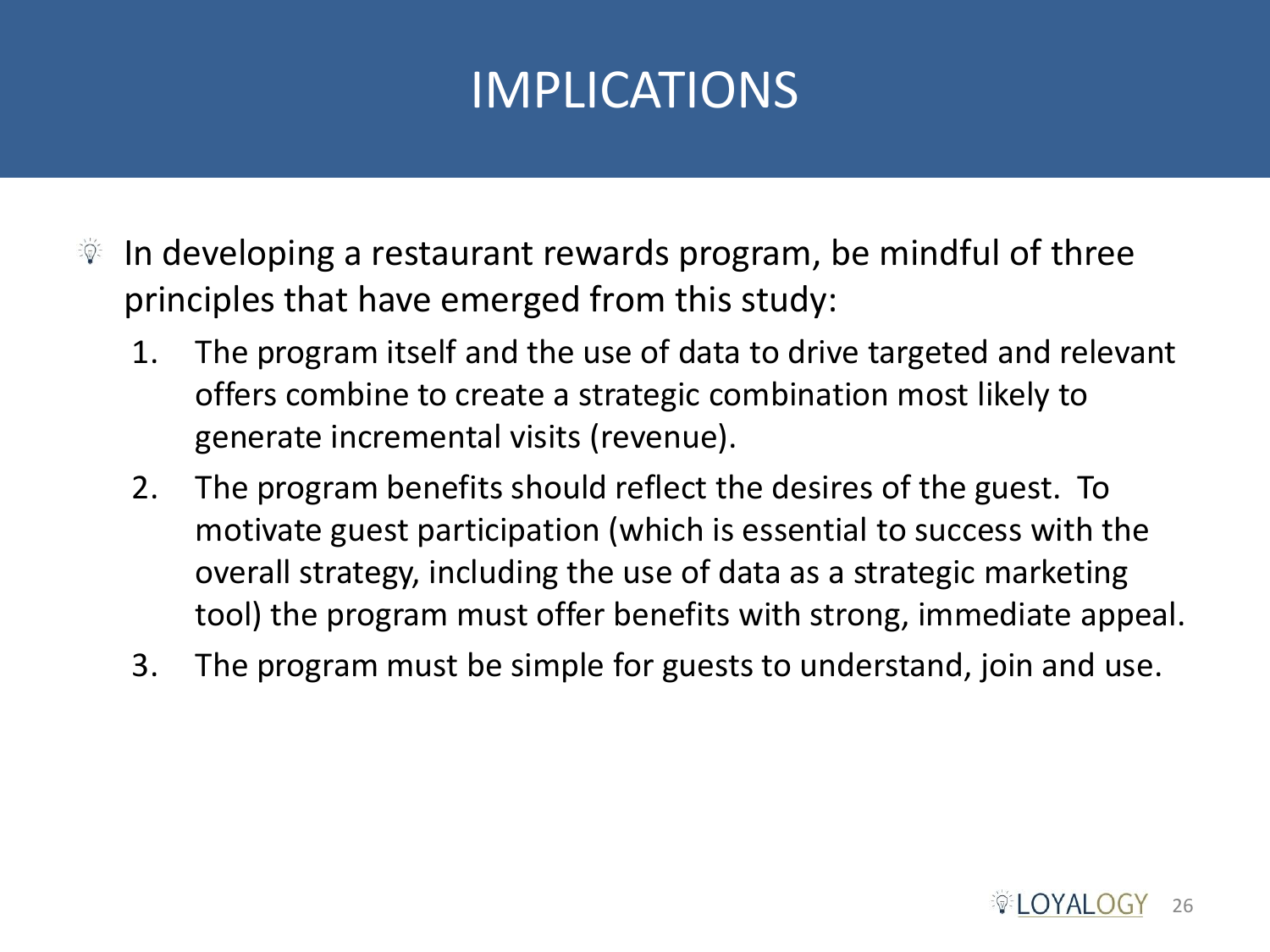# STRATEGIC USE OF DATA

- Two key findings that support the importance of using the data derived  $\frac{1}{2}$   $\frac{1}{2}$ from a rewards program include:
	- 1. 69% state they would like to receive e-mails with offers that pertain to specific food and beverage items they have ordered in the past.
	- 2. 66% state they would like to receive offers of value relating to the program.
- $\frac{1}{2} \sum_{i=1}^{n} \frac{1}{i} \frac{1}{i} \frac{1}{i} \frac{1}{i} \frac{1}{i} \frac{1}{i} \frac{1}{i} \frac{1}{i} \frac{1}{i} \frac{1}{i} \frac{1}{i} \frac{1}{i} \frac{1}{i} \frac{1}{i} \frac{1}{i} \frac{1}{i} \frac{1}{i} \frac{1}{i} \frac{1}{i} \frac{1}{i} \frac{1}{i} \frac{1}{i} \frac{1}{i} \frac{1}{i} \frac{1}{i} \frac{1}{i} \frac{1}{i} \frac{1}{i} \frac{1}{i}$ Rewards programs yield guest-level data that enables restaurant companies to understand individual guest transaction data.
	- At a minimum this includes guest visit, date, location and amount spent.
	- **•** Depending upon technology platform and POS system it may also yield menu-item details.
	- **This data enables targeting, message relevance and measurement at a** level beyond what most companies are able to do without a rewards program.

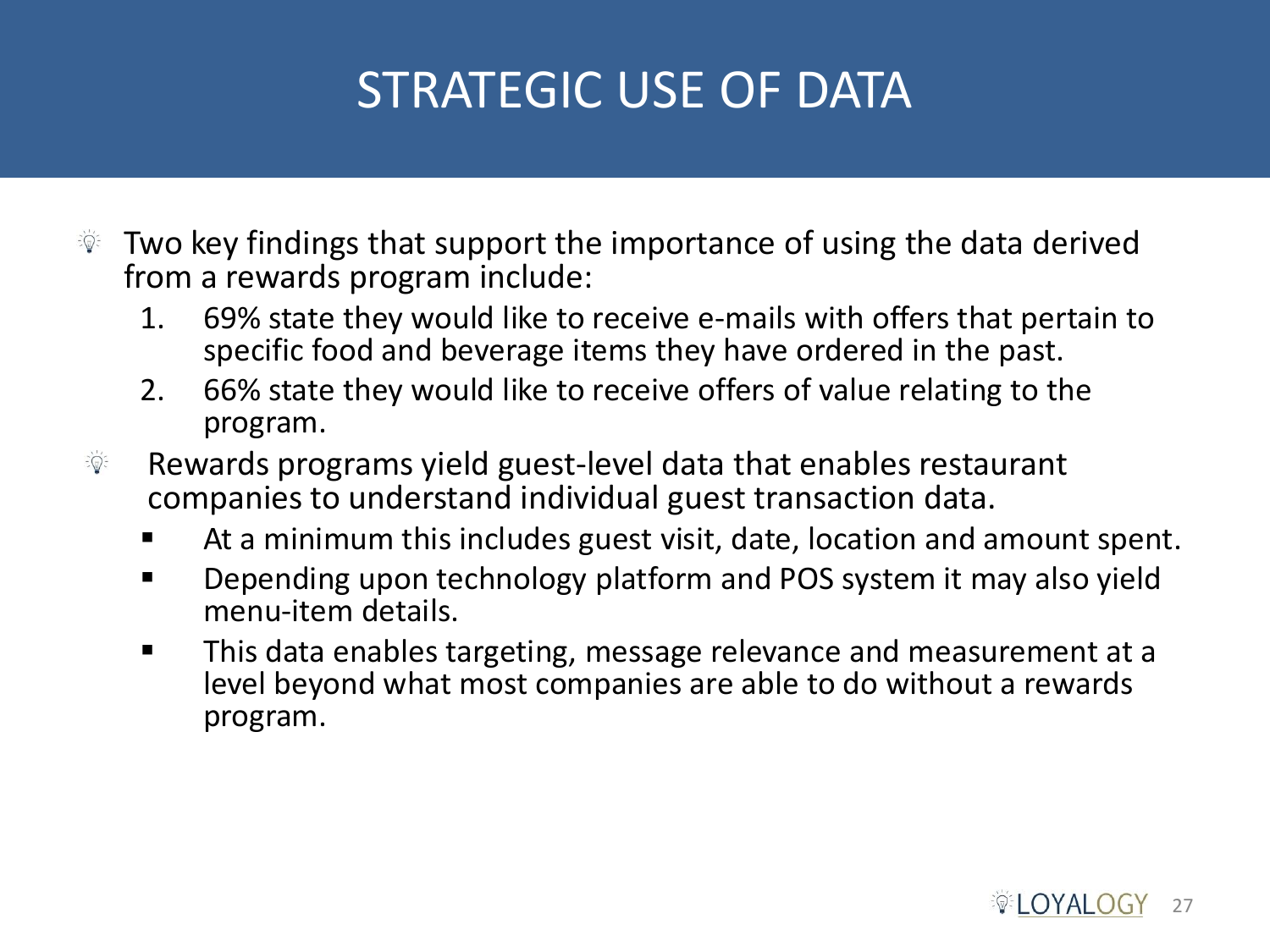# BENEFITS MUST MOTIVATE GUESTS

- The most appealing benefits through the eyes of consumers include:  $\frac{1}{2}$   $\frac{1}{2}$ 
	- 1. Earn points toward free/discounted meals (77% find appealing).
	- 2. Special birthday reward (72% find appealing).
	- 3. Unexpected in-restaurant benefits such as a free appetizer (70% find appealing).
	- 4. Unexpected in-restaurant benefits such as a free dessert (64% find appealing).
- The combination of a clearly-defined, easy to understand core  $\frac{1}{2}$   $\frac{1}{2}$ proposition (points that convert to free/discounted dining) provide something guests can count on every day.
- Additional that make guests feel special (birthday reward and/or  $\frac{1}{2} \sum_{i=1}^{n} \frac{1}{i} \frac{1}{i} \sum_{i=1}^{n} \frac{1}{i} \frac{1}{i} \sum_{i=1}^{n} \frac{1}{i} \frac{1}{i} \frac{1}{i} \sum_{i=1}^{n} \frac{1}{i} \frac{1}{i} \frac{1}{i} \sum_{i=1}^{n} \frac{1}{i} \frac{1}{i} \frac{1}{i} \sum_{i=1}^{n} \frac{1}{i} \frac{1}{i} \frac{1}{i} \sum_{i=1}^{n} \frac{1}{i} \frac{1}{i} \sum_{i=1}^{n} \frac{1}{i}$ something surprising) are likely to connect emotionally with guests and increase the likelihood they will be loyal to a restaurant and refer others.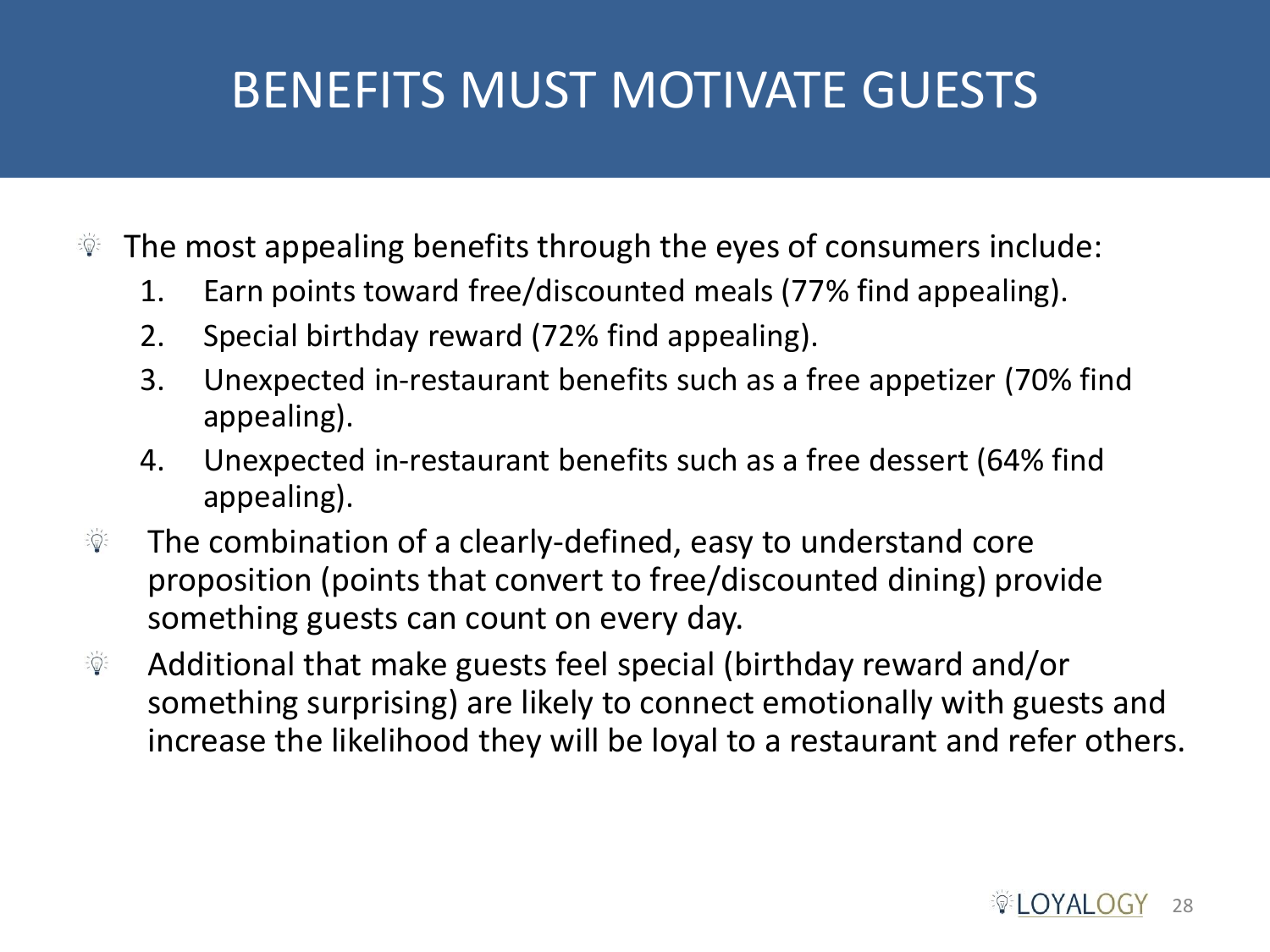# SIMPLE TO UNDERSTAND AND USE

- From the study we know the most appealing benefit through the  $\frac{1}{2}$   $\frac{1}{2}$ eyes of guests is to *earn points toward free/discounted meals*.
	- This is simple to and simple for restaurant staff to explain to guests.
- When it comes to joining the program, 60% of members agree with:  $\frac{1}{2}$   $\frac{1}{2}$ 
	- *I would like a simple, no hassle way to join in the restaurant and provide my name and contact information later online.*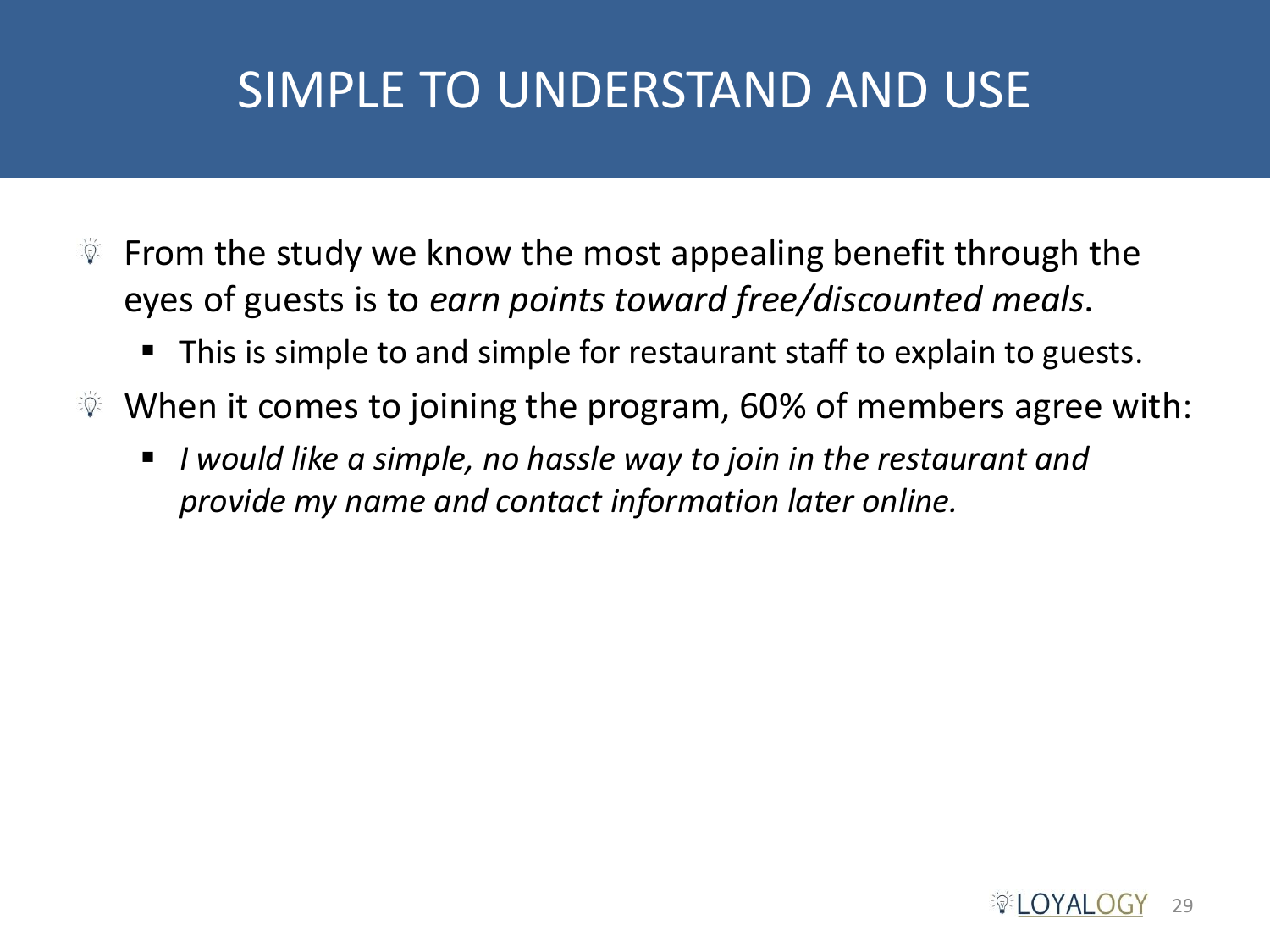# INCREMENTAL VISITS AND ECONOMICS

- $\ddot{\mathcal{F}}$  When asked how an appealing program offered by a restaurant they like would affect their visit rate, guests estimate a 35% increase in visits.
	- When asked this question, guests make their own interpretation about what "appealing" means. It's likely they consider several factors when they're not presented with specific factors:
		- The core proposition.
		- Other benefits such as a birthday reward and/or surprises.
		- Special e-mail promotions that are exclusive features of the program and that would be relevant and motivating to them.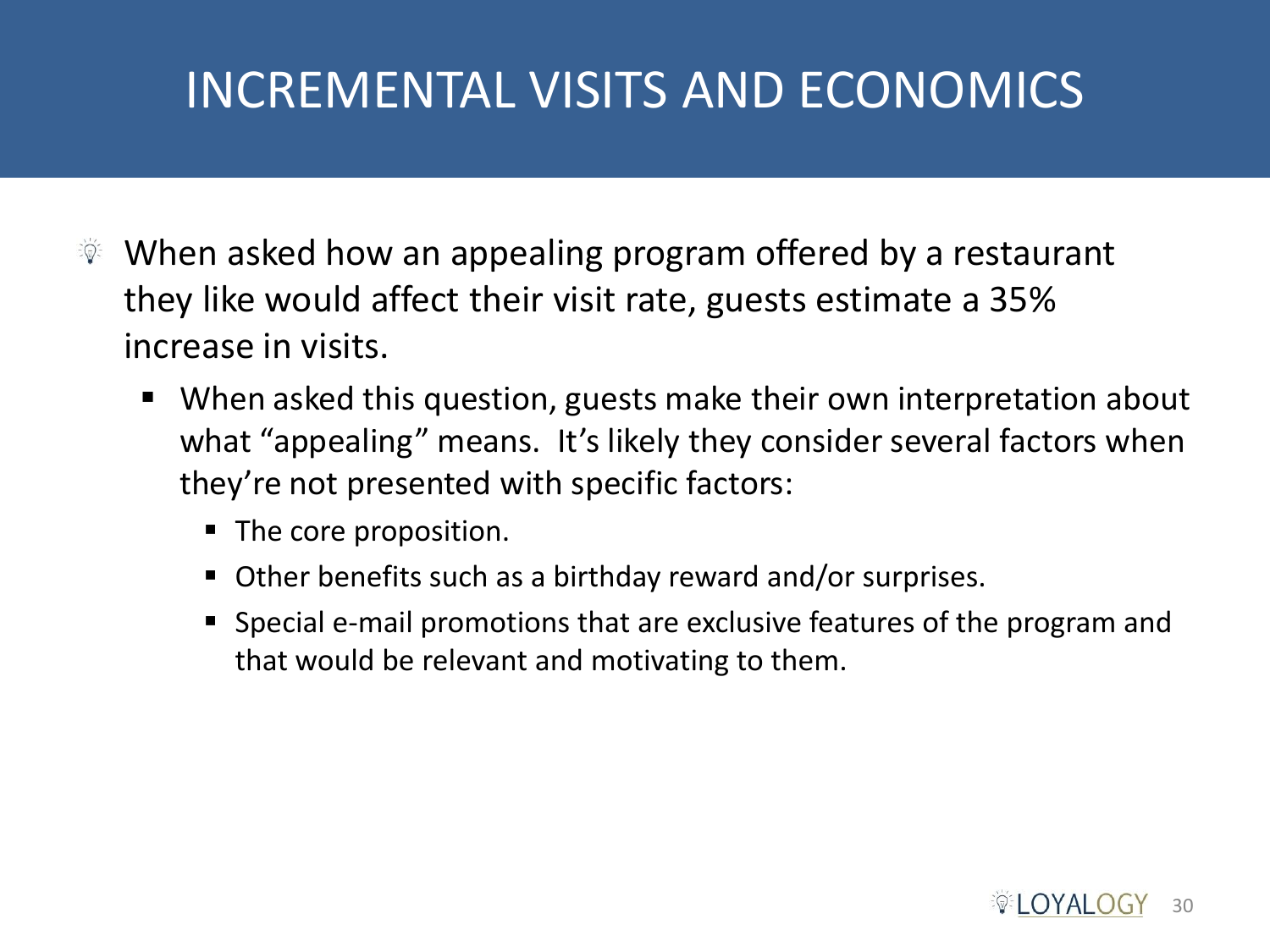# INCREMENTAL VISITS AND ECONOMICS

- When the study probes at a more granular level regarding the size  $\frac{1}{2}$   $\frac{1}{2}$ of the core reward proposition and how that may affect incremental visits, guests respond proportionately:
	- 5% reward generates 11% incremental visits.
	- 10% reward generates 17% incremental visits.
	- 15% reward generates 22% incremental visits.
	- 20% reward generates 31% incremental visits.
- $\mathbb{R}$  These reward levels are presented to respondents as "face value"  $$ what the guest considers to be the impact on their check.
	- $\blacksquare$  How does cost of the reward relate to the incremental value?

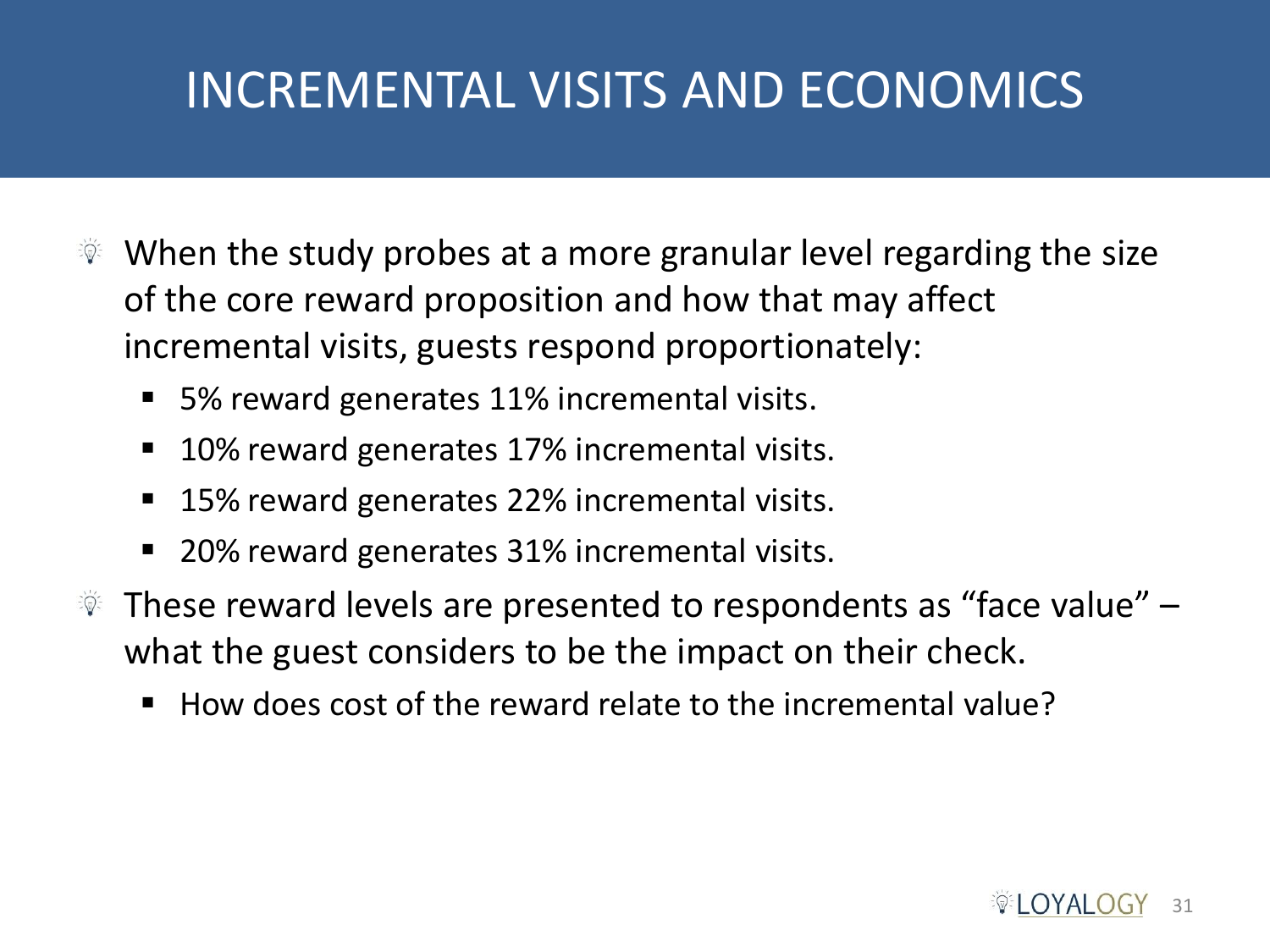# COST/VALUE RELATIONSHIP

- When considering the cost of a reward, most restaurant companies  $\frac{1}{2}$   $\frac{1}{2}$ consider several factors:
	- The actual variable cost of the reward. For instance, a 10% "face value" reward for a restaurant that has a 30% variable (food) cost may represent a 3% "net" or actual cost.
		- $\blacksquare$  3% = 30% of 10%.
	- The likelihood a reward will be redeemed. A percentage of all rewards earned are never redeemed. A deep examination of this concept (typically referred to as "breakage") is **outside the scope of this study**, but companies with mature programs have a track record that allows them to accurately predict the percentage of rewards that are redeemed and factor that into their expense-recognition model.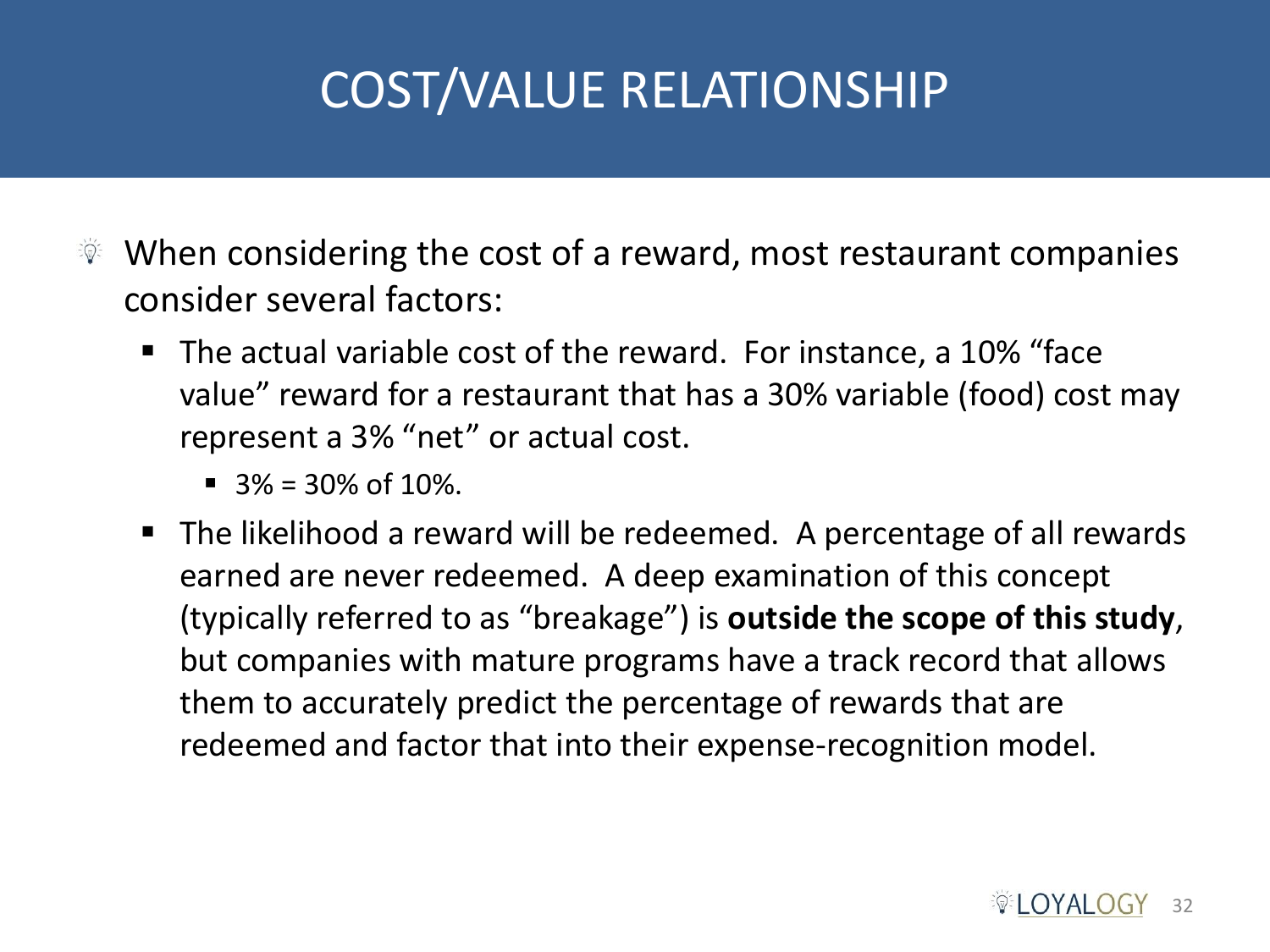# COST/VALUE RELATIONSHIP

- Using 30% as a "net" or actual cost, following is a simplified example of the  $\frac{1}{2} \frac{1}{2} \frac{1}{2}$ cost/value relationship, using a hypothetical guest who spends \$500 per year without the rewards program:
	- At a 10% reward level.
		- Respondents estimate incremental visits/spending at 17%.
		- Base spending of  $$500 + 17\% = $585$  spending with the program.
			- Incremental spending of \$85.
			- Incremental contribution of \$59.50 (70% of \$85).
		- Cost of reward at  $3% = $17.55$  (3% of \$585).
			- Cost of 3%, however through the eyes of the guest, value is 10% of \$585 (\$58.50).
		- Net incremental contribution =  $$41.95$  (\$59.50 \$17.55, the incremental contribution less reward cost).
		- Simple guest ROI = 239% (a return of \$41.95 on an investment of \$17.55).
- NOTE: this is a simplified example which does not include other costs that  $\frac{1}{2}$ such a program might entail relating to technology, marketing and potential additional staffing. It also does not include any adjustment for breakage.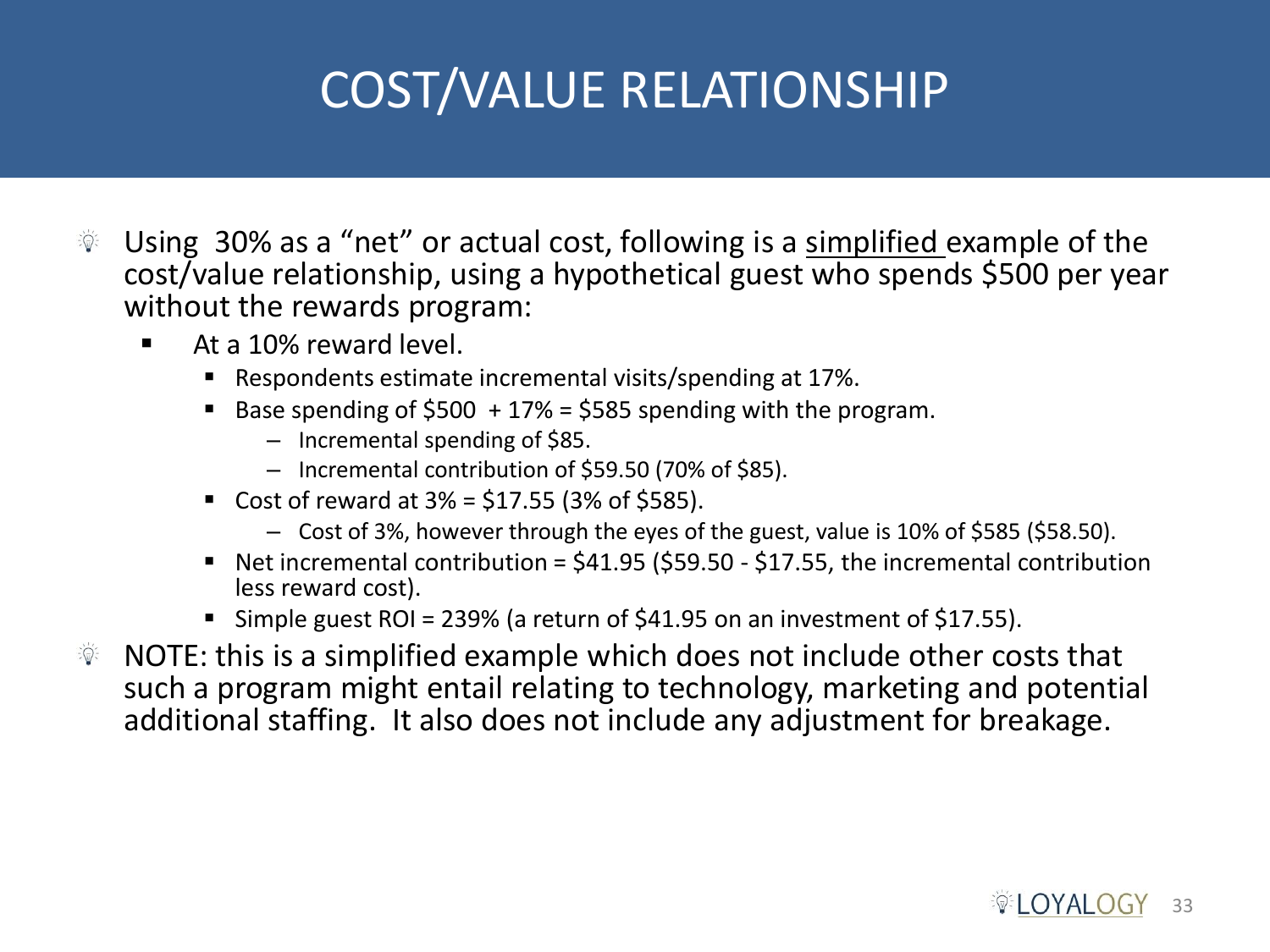#### CONSUMER SEGMENTATION

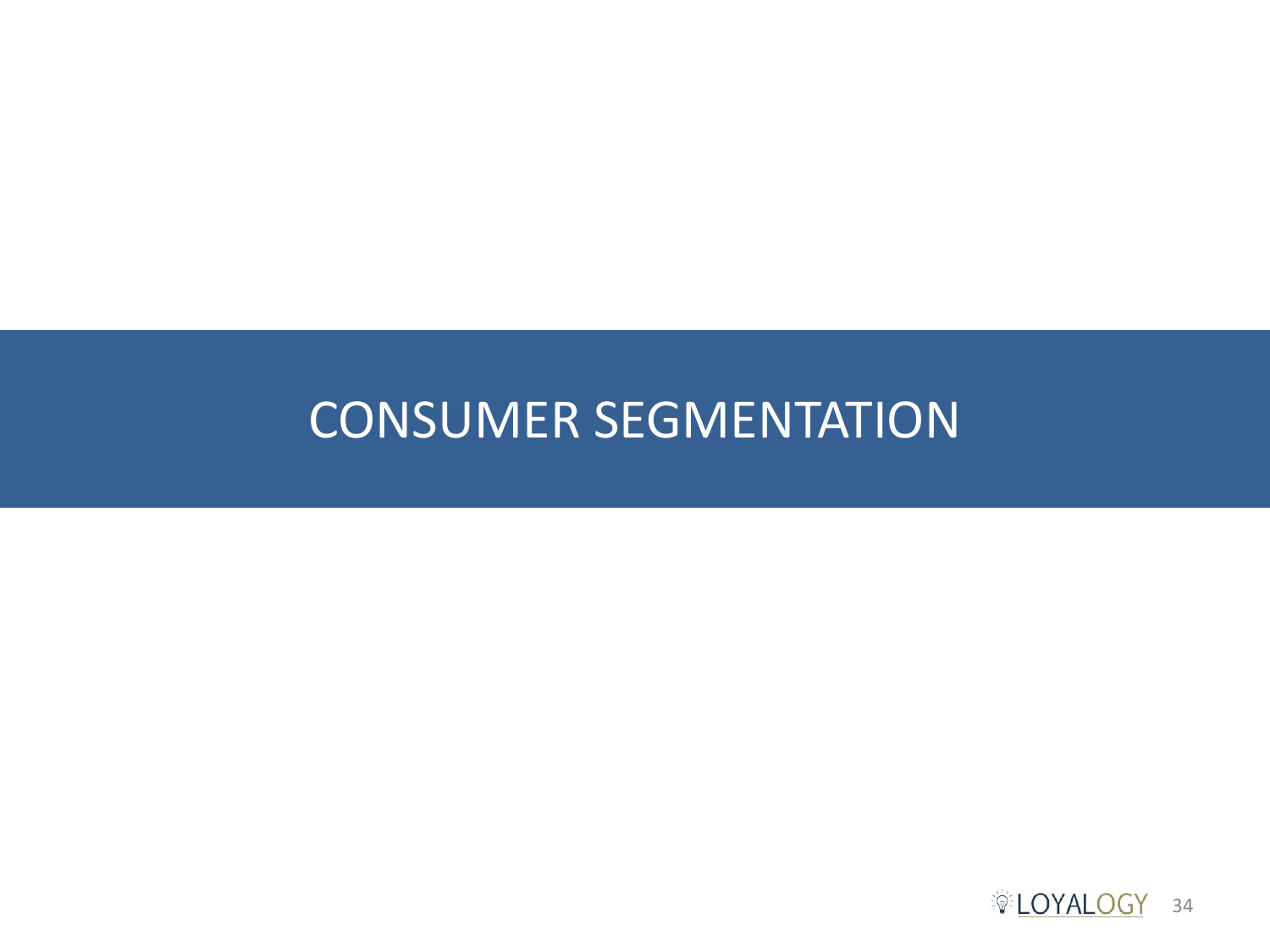# CONSUMER SEGMENTATION

- Our analysis of the data uncovered six discrete consumer segments.  $\frac{1}{2} \sum_{i=1}^n \frac{1}{i} \sum_{i=1}^n \frac{1}{i} \sum_{i=1}^n \frac{1}{i} \sum_{i=1}^n \frac{1}{i} \sum_{i=1}^n \frac{1}{i} \sum_{i=1}^n \frac{1}{i} \sum_{i=1}^n \frac{1}{i} \sum_{i=1}^n \frac{1}{i} \sum_{i=1}^n \frac{1}{i} \sum_{i=1}^n \frac{1}{i} \sum_{i=1}^n \frac{1}{i} \sum_{i=1}^n \frac{1}{i} \sum_{i=1}^n \frac{1}{i} \sum_{i=$
- $\mathbb{R}$  Following is a summary of the six segments, followed by in-depth demographic and usage characteristics.

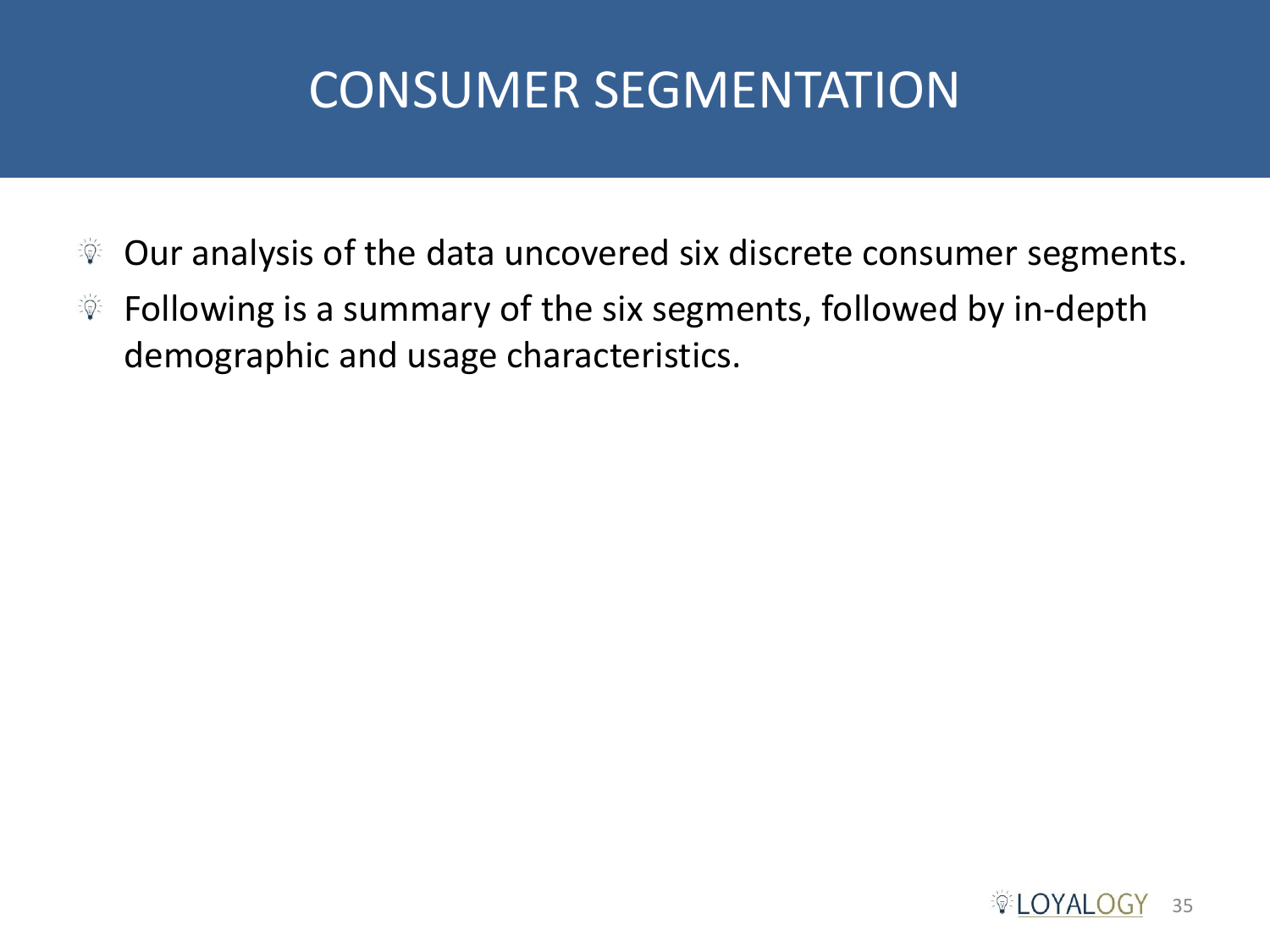|                                                  | <b>RESTAURANT USAGE FREQUENCY</b>                                                                                                                                                                                                                                                            |                                                                                                                                                                                                                                                     |                                                                                                                                                                                                                                                                |
|--------------------------------------------------|----------------------------------------------------------------------------------------------------------------------------------------------------------------------------------------------------------------------------------------------------------------------------------------------|-----------------------------------------------------------------------------------------------------------------------------------------------------------------------------------------------------------------------------------------------------|----------------------------------------------------------------------------------------------------------------------------------------------------------------------------------------------------------------------------------------------------------------|
| <b>RESTAURANT</b><br><b>OCCASIONS</b>            | <b>HIGH</b>                                                                                                                                                                                                                                                                                  | <b>MEDIUM</b>                                                                                                                                                                                                                                       | <b>LOW</b>                                                                                                                                                                                                                                                     |
| <b>BUSINESS</b><br><b>AND</b><br><b>PLEASURE</b> | <b>POWER BROKERS</b><br><b><b><i>W</i></b> 30.8 monthly visits.</b><br><sup>※</sup> \$1,075 monthly spending.<br><b><i>I</i>II 12.2 rewards programs.</b><br><b>957% male.</b><br><b>\$35% income over \$150.</b><br><b><i><b>V</b></i> 7% of consumers.</b><br><sup>◎27%</sup> of spending. | <b>GOOD FELLOWS</b><br><b>14.5 monthly visits.</b><br><sup>*</sup> \$441 monthly spending.<br><b><i>i</i>ln 5.3 rewards programs.</b><br><b>12% male.</b><br>ं 45% income \$75k-\$99k.<br><b>10% of consumers.</b><br><sup>₩</sup> 14% of spending. | <b>WORKING VALUES</b><br><b><b><i>V</i></b>6.7 monthly visits.</b><br><sup>※</sup> \$172 monthly spending.<br><b><i>i</i>th 2.0 rewards programs.</b><br><b>\$56% male.</b><br><b>◎46% income \$75k-\$99k.</b><br><b>16% of consumers.</b><br>10% of spending. |
| <b>JUST</b><br><b>PLEASURE</b>                   | ON THE GO<br><b><b><i>W</i></b> 22.3 monthly visits.</b><br><sup>◎</sup> \$593 monthly spending.<br><b><i>In</i></b> 3.3 rewards programs.<br><b>\$57% female.</b><br><b>ँ55% income \$75k-\$99k.</b><br><b>Vido 10% of consumers.</b><br><b>1920% of spending.</b>                          | <b>CASUALLY FOCUSED</b><br>$*10.3$ monthly visits.<br><sup>※</sup> \$294 monthly spending.<br><b><i>i</i>ln 1.9 rewards programs.</b><br><b>65% female.</b><br>*52% income \$75k-\$99k.<br><b>18% of consumers.</b><br><b>18% of spending.</b>      | <b>FRUGASSIONAL</b><br>$\sqrt[3]{3.8}$ monthly visits.<br><sup>※</sup> \$84 monthly spending.<br><b><i>Win 0.6 rewards programs.</i></b><br><b>65% female.</b><br><b>◎56% income \$75k-\$99k.</b><br><b><b>839% of consumers.</b></b><br>$*11\%$ of spending.  |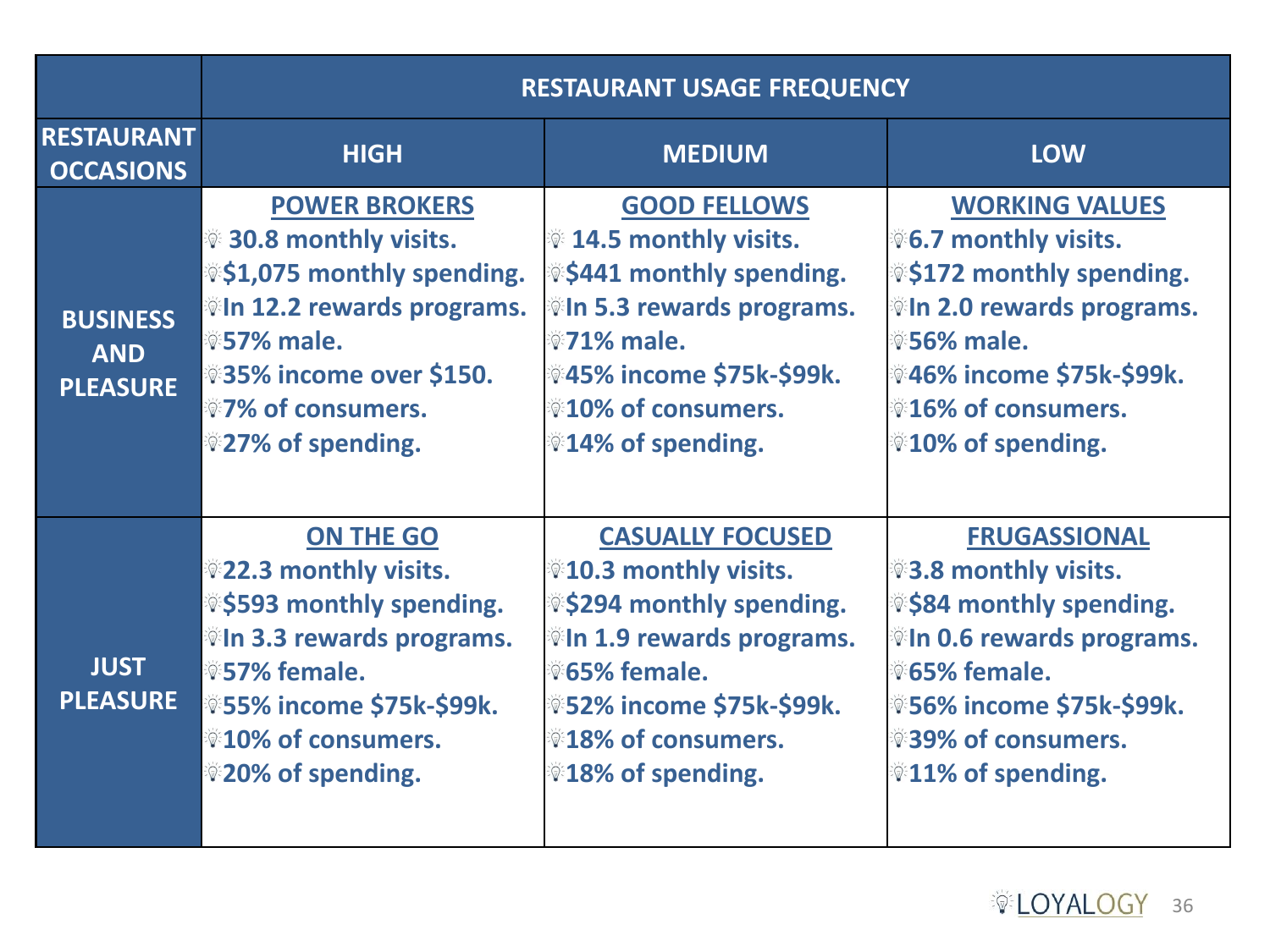#### SEGMENT: POWER BROKERS Dining for Business & Pleasure

| <b>MONTHLY RESTAURANT VISITS</b>        |         |
|-----------------------------------------|---------|
| <b>Fine Dining</b>                      | 7.3     |
| <b>Casual Dining</b>                    | 10.6    |
| <b>QSR</b>                              | 12.9    |
| Total                                   | 30.8    |
| <b>REWARD PROGRAM PARTICIPATION</b>     |         |
| <b>Fine Dining Programs</b>             | 3.7     |
| <b>Casual Dining Programs</b>           | 4.2     |
| <b>QSR Programs</b>                     | 4.3     |
| Total                                   | 12.2    |
| <b>SPEND PER VISIT</b>                  |         |
| <b>Fine Dining</b>                      | \$57.29 |
| <b>Casual Dining</b>                    | \$35.73 |
| <b>QSR</b>                              | \$21.61 |
| <b>ADDITIONAL BEHAVIOR FACTS</b>        |         |
| Paid a fee to join a rewards program    | 37%     |
| <b>Expected incremental visits from</b> |         |
| rewards program                         | 43%     |

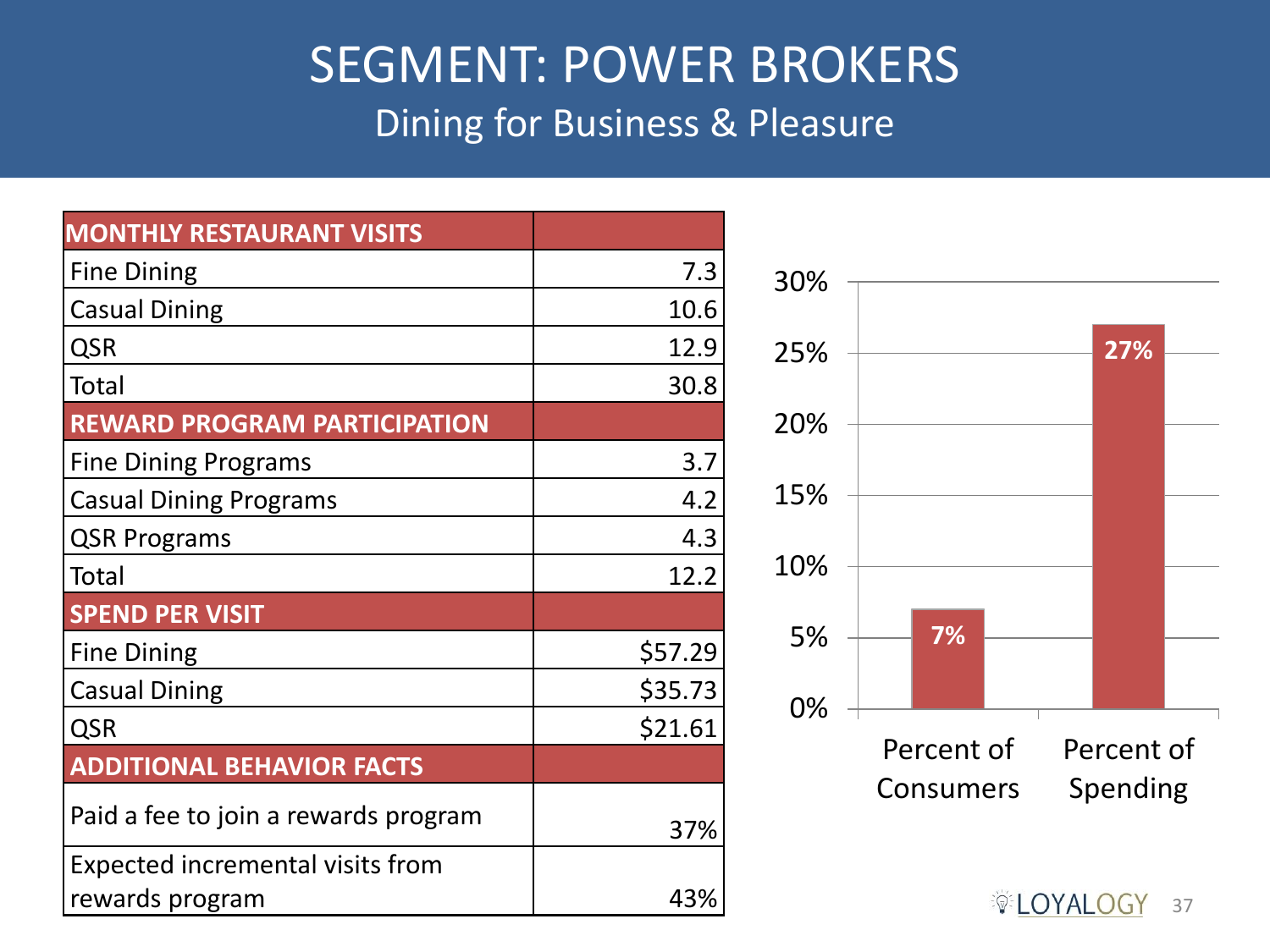#### SEGMENT: POWER BROKERS Dining for Business & Pleasure

| <b>AGE</b>                |     |
|---------------------------|-----|
| 25-34                     | 52% |
| 35-44                     | 17% |
| 45-54                     | 18% |
| 55-65                     | 12% |
| <b>INCOME</b>             |     |
| \$75,000 - \$99,999       | 30% |
| \$100,000 - \$149,999     | 34% |
| \$150,000 and Over        | 35% |
| <b>EDUCATION</b>          |     |
| High school or equivalent | 4%  |
| Some college              | 6%  |
| Associate degree          | 12% |
| Bachelor's degree         | 55% |
| Post-graduate degree      | 23% |

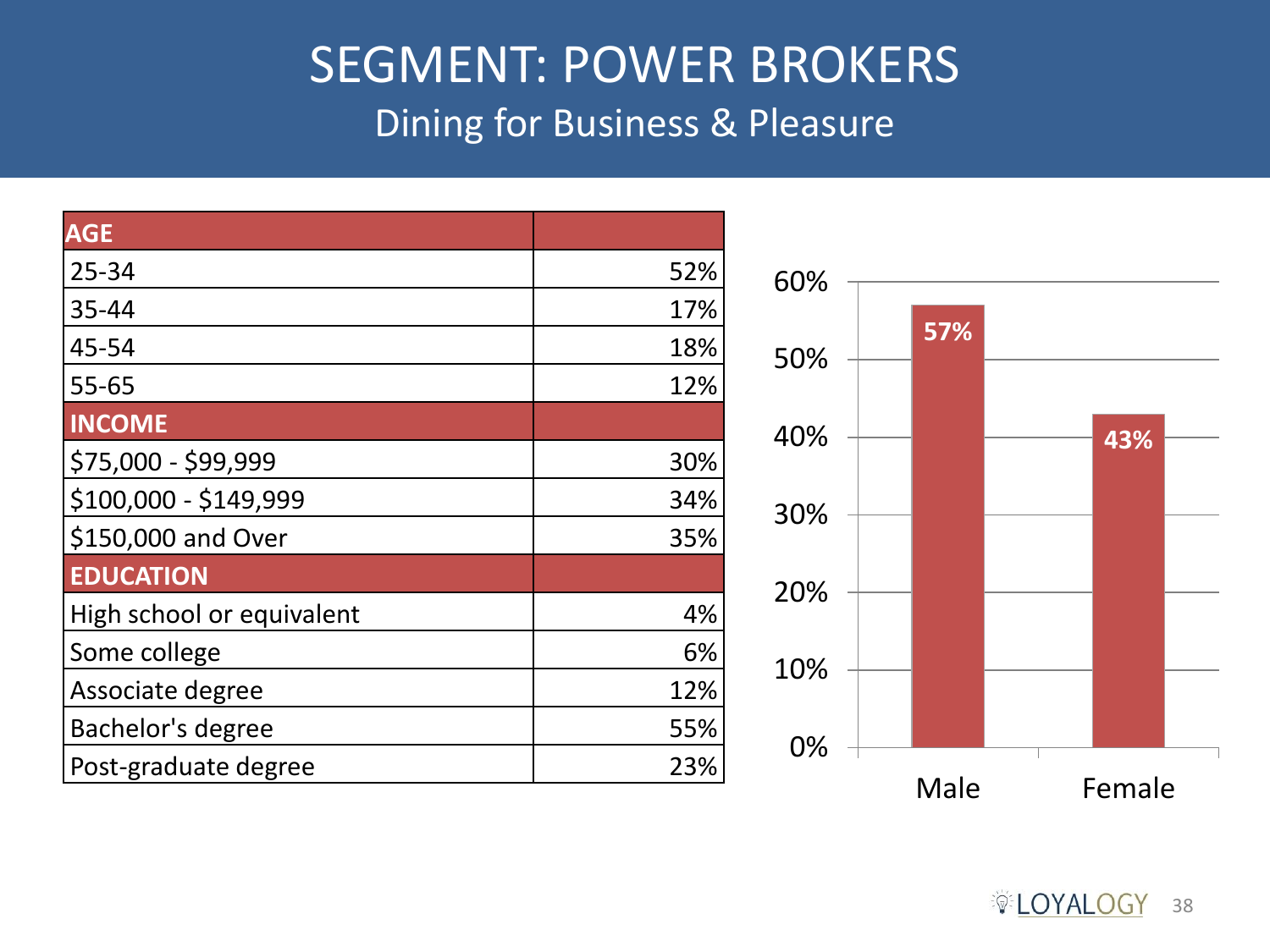#### SEGMENT: GOOD FELLOWS Dining for Business & Pleasure

| <b>MONTHLY RESTAURANT VISITS</b>     |         |
|--------------------------------------|---------|
| <b>Fine Dining</b>                   | 2.3     |
| <b>Casual Dining</b>                 | 4.9     |
| <b>QSR</b>                           | 7.3     |
| Total                                | 14.5    |
| <b>REWARD PROGRAM PARTICIPATION</b>  |         |
| <b>Fine Dining Programs</b>          | 1.5     |
| <b>Casual Dining Programs</b>        | 2.1     |
| <b>QSR Programs</b>                  | 1.7     |
| Total                                | 5.3     |
| <b>SPEND PER VISIT</b>               |         |
| <b>Fine Dining</b>                   | \$64.41 |
| <b>Casual Dining</b>                 | \$35.24 |
| <b>QSR</b>                           | \$16.40 |
| <b>ADDITIONAL BEHAVIOR FACTS</b>     |         |
| Paid a fee to join a rewards program | 26%     |
| Expected incremental visits from     |         |
| rewards program                      | 39%     |

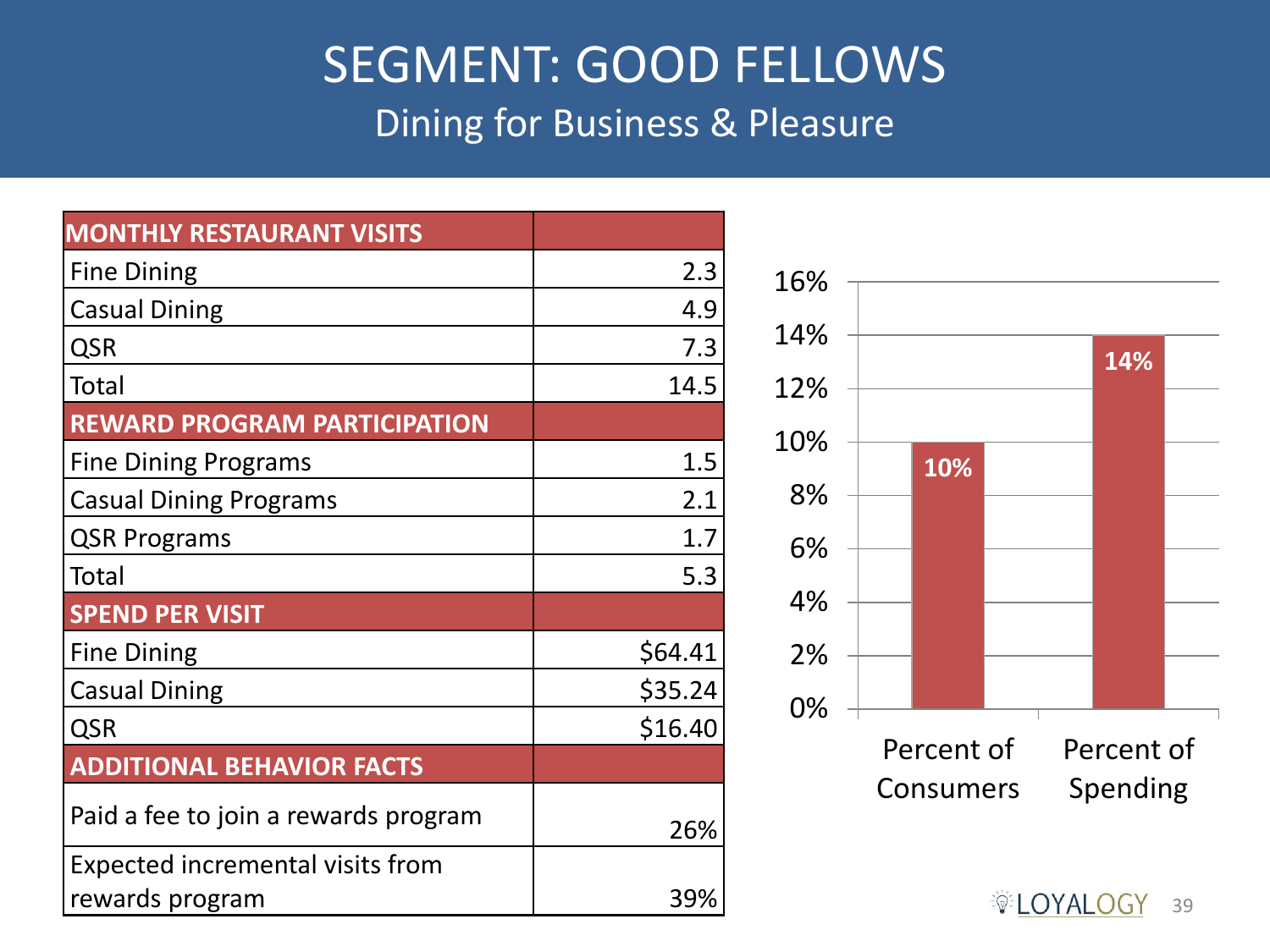#### SEGMENT: GOOD FELLOWS Dining for Business & Pleasure

| <b>AGE</b>                |     |
|---------------------------|-----|
| 25-34                     | 27% |
| 35-44                     | 24% |
| 45-54                     | 34% |
| $55 - 65$                 | 15% |
| <b>INCOME</b>             |     |
| \$75,000 - \$99,999       | 45% |
| \$100,000 - \$149,999     | 38% |
| \$150,000 and Over        | 17% |
| <b>EDUCATION</b>          |     |
| High school or equivalent | 2%  |
| Some college              | 17% |
| Associate degree          | 10% |
| Bachelor's degree         | 50% |
| Post-graduate degree      | 20% |

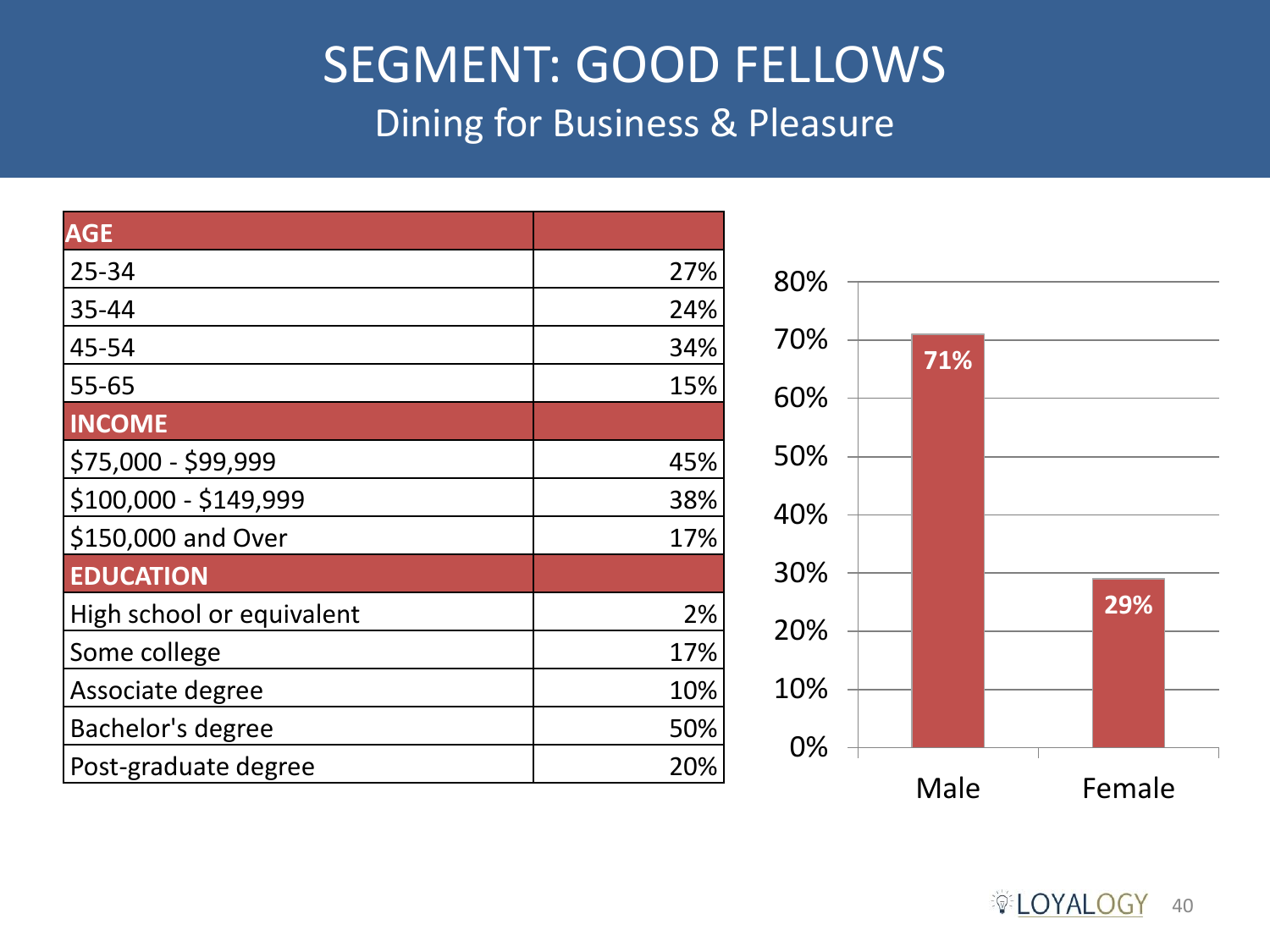#### SEGMENT: WORKING VALUES Dining for Business & Pleasure

| <b>MONTHLY RESTAURANT VISITS</b>     |         |
|--------------------------------------|---------|
| <b>Fine Dining</b>                   | 1.1     |
| <b>Casual Dining</b>                 | 2.4     |
| <b>QSR</b>                           | 3.3     |
| Total                                | 6.7     |
| <b>REWARD PROGRAM PARTICIPATION</b>  |         |
| <b>Fine Dining Programs</b>          | .50     |
| <b>Casual Dining Programs</b>        | .85     |
| <b>QSR Programs</b>                  | .67     |
| <b>Total</b>                         | 2.0     |
| <b>SPEND PER VISIT</b>               |         |
| <b>Fine Dining</b>                   | \$46.66 |
| <b>Casual Dining</b>                 | \$31.70 |
| <b>QSR</b>                           | \$14.31 |
| <b>ADDITIONAL BEHAVIOR FACTS</b>     |         |
| Paid a fee to join a rewards program | 14%     |
| Expected incremental visits from     |         |
| rewards program                      | 36%     |

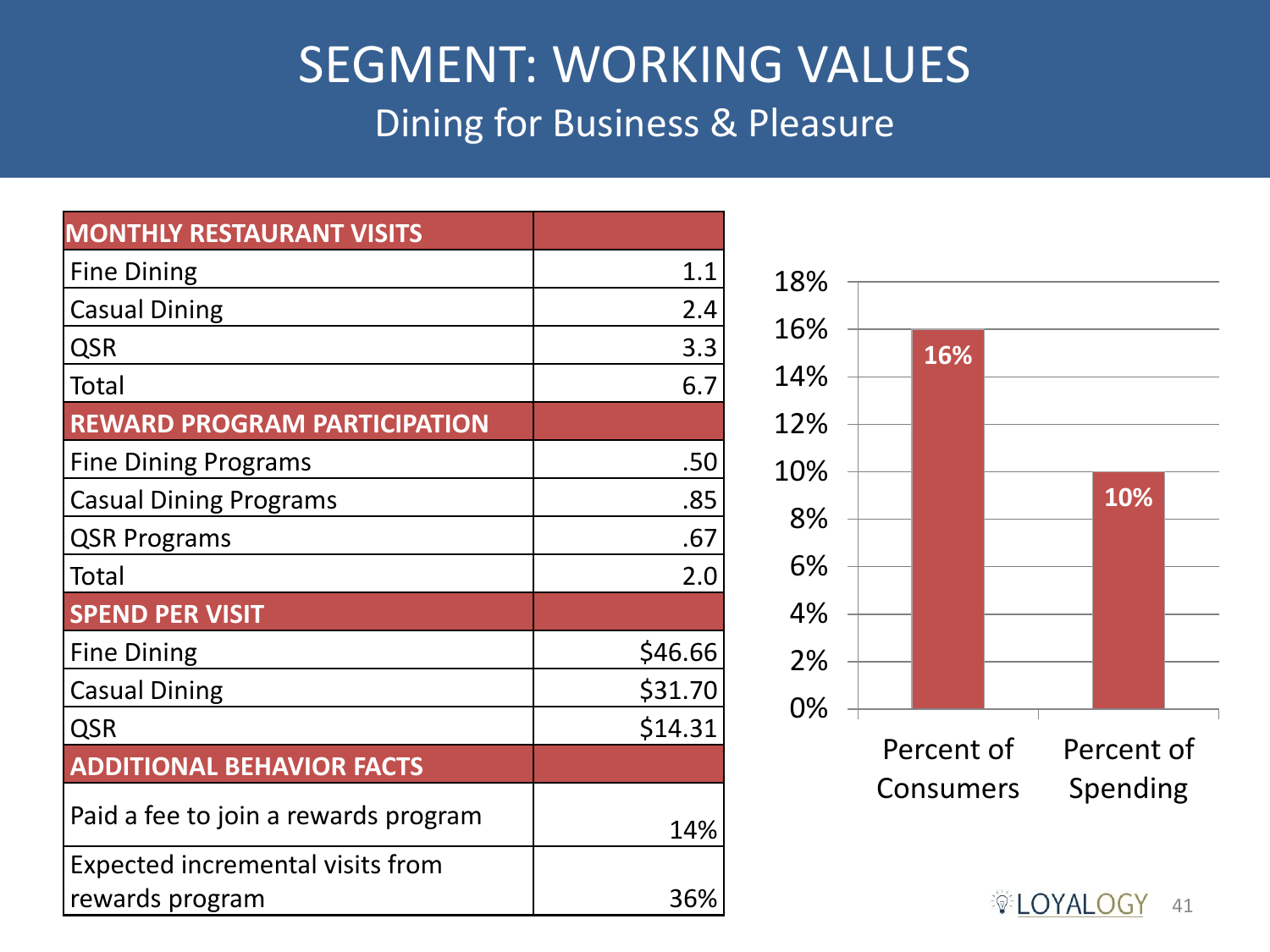#### SEGMENT: WORKING VALUES Dining for Business & Pleasure

| <b>AGE</b>                |     |
|---------------------------|-----|
| 25-34                     | 17% |
| 35-44                     | 32% |
| 45-54                     | 27% |
| 55-65                     | 23% |
| <b>INCOME</b>             |     |
| \$75,000 - \$99,999       | 46% |
| \$100,000 - \$149,999     | 33% |
| \$150,000 and Over        | 21% |
| <b>EDUCATION</b>          |     |
| High school or equivalent | 5%  |
| Some college              | 10% |
| Associate degree          | 19% |
| Bachelor's degree         | 40% |
| Post-graduate degree      | 25% |

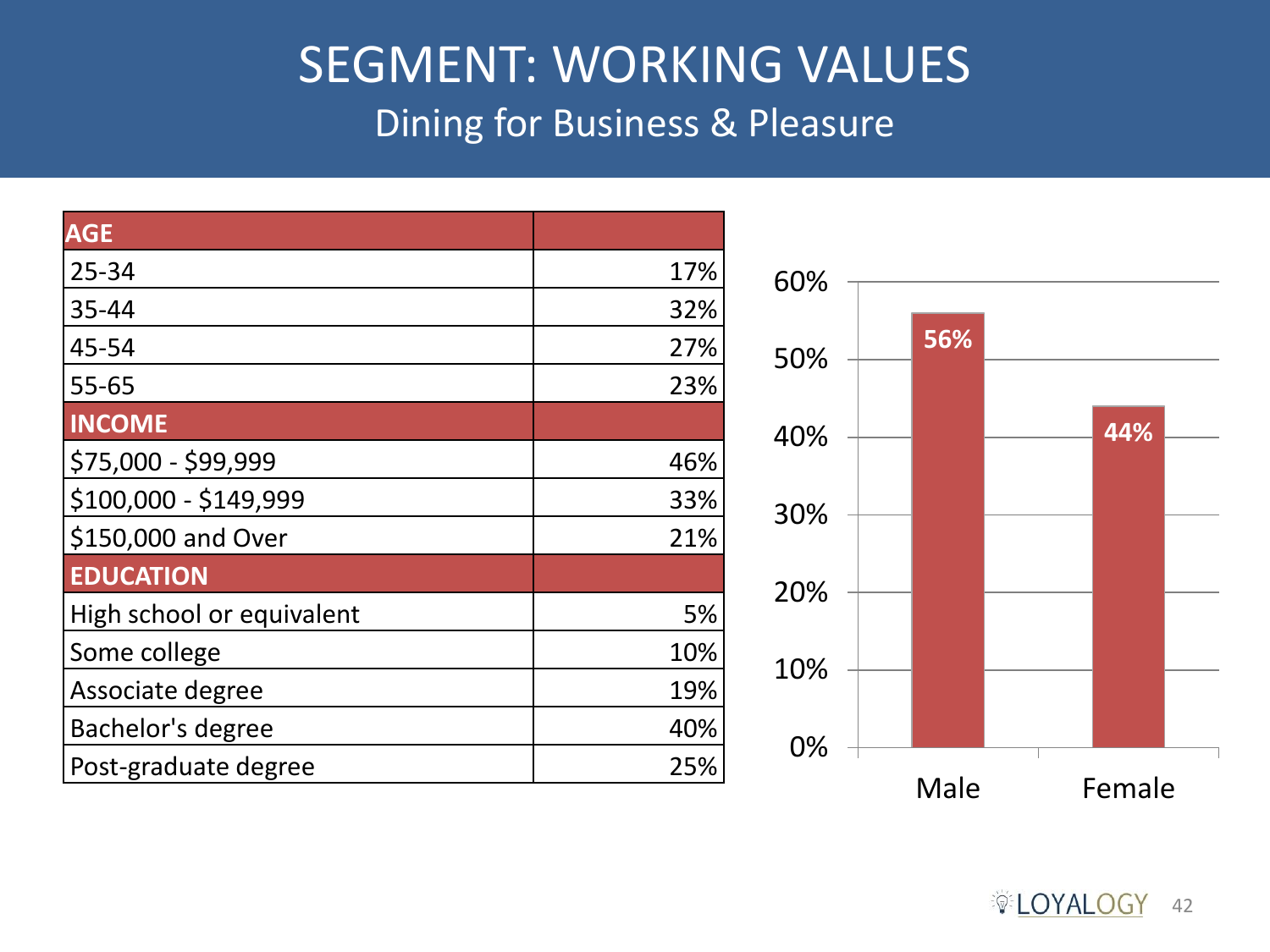#### SEGMENT: ON THE GO Dining for Pleasure

| <b>MONTHLY RESTAURANT VISITS</b>     |         |
|--------------------------------------|---------|
| <b>Fine Dining</b>                   | 2.1     |
| <b>Casual Dining</b>                 | 7.8     |
| <b>QSR</b>                           | 12.4    |
| <b>Total</b>                         | 22.3    |
| <b>REWARD PROGRAM PARTICIPATION</b>  |         |
| <b>Fine Dining Programs</b>          | .6      |
| <b>Casual Dining Programs</b>        | 1.5     |
| <b>QSR Programs</b>                  | 1.2     |
| <b>Total</b>                         | 3.3     |
| <b>SPEND PER VISIT</b>               |         |
| <b>Fine Dining</b>                   | \$53.33 |
| <b>Casual Dining</b>                 | \$36.02 |
| <b>QSR</b>                           | \$16.26 |
| <b>ADDITIONAL BEHAVIOR FACTS</b>     |         |
| Paid a fee to join a rewards program | 13%     |
| Expected incremental visits from     |         |
| rewards program                      | 30%     |

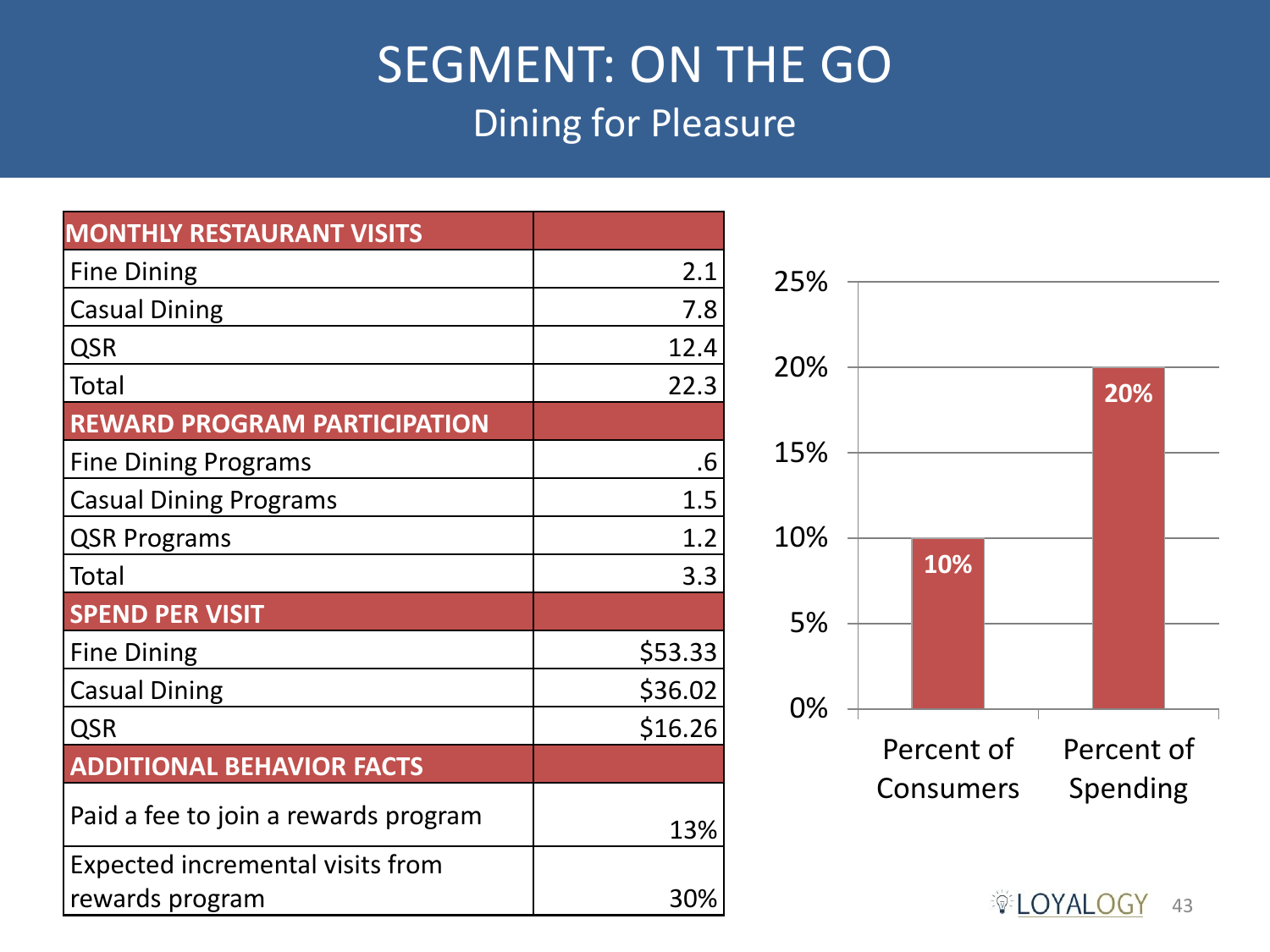#### SEGMENT: ON THE GO Dining for Pleasure

| AGE                       |     |
|---------------------------|-----|
| $25 - 34$                 | 17% |
| 35-44                     | 30% |
| 45-54                     | 23% |
| 55-65                     | 30% |
| <b>INCOME</b>             |     |
| \$75,000 - \$99,999       | 55% |
| $$100,000 - $149,999$     | 30% |
| \$150,000 and Over        | 15% |
| <b>EDUCATION</b>          |     |
| High school or equivalent | 7%  |
| Some college              | 16% |
| Associate degree          | 13% |
| Bachelor's degree         | 40% |
| Post-graduate degree      | 24% |



**DECISION** 44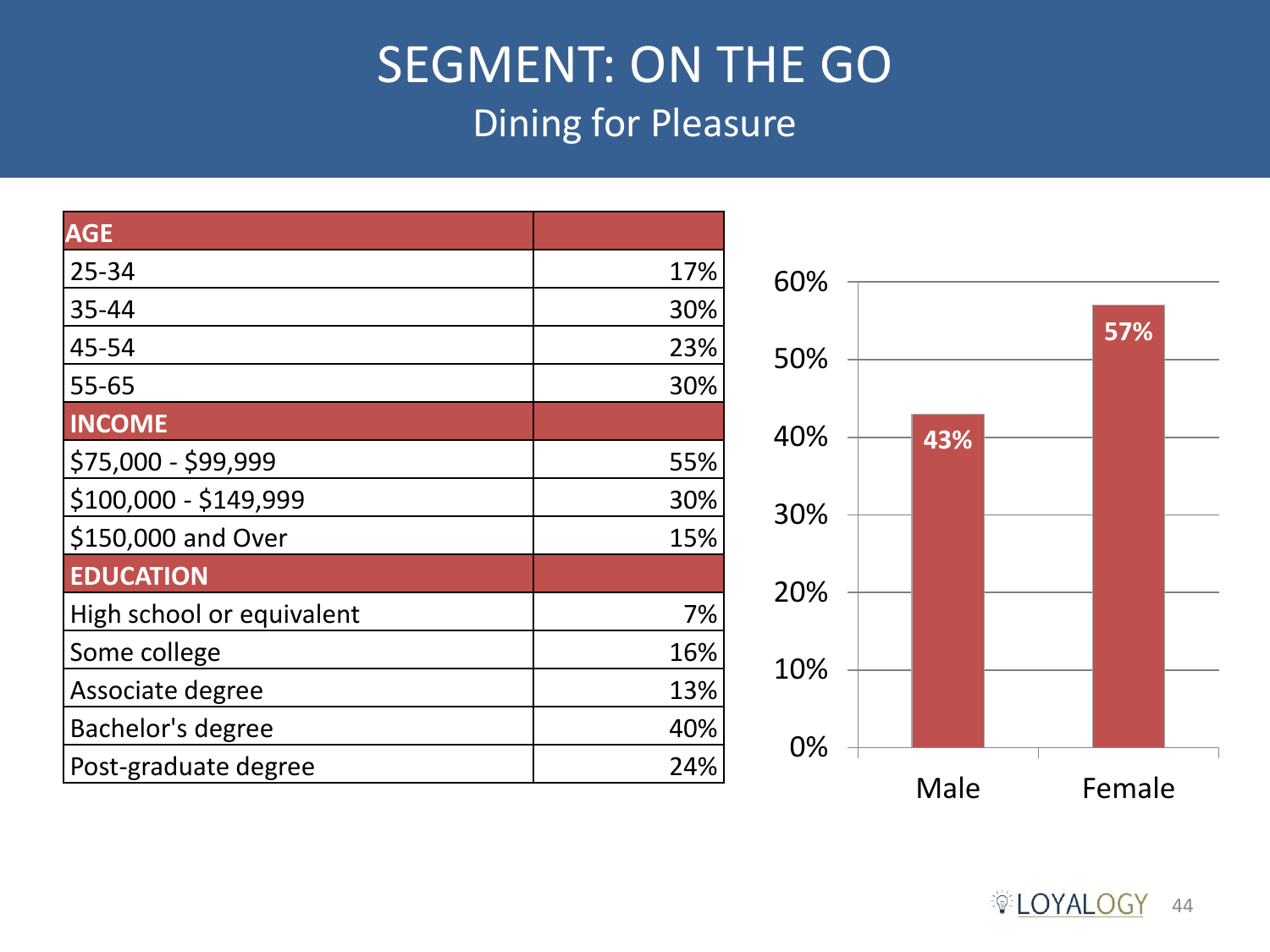#### SEGMENT: CASUALLY FOCUSED Dining for Pleasure

| <b>MONTHLY RESTAURANT VISITS</b>     |         |
|--------------------------------------|---------|
| <b>Fine Dining</b>                   | .9      |
| <b>Casual Dining</b>                 | 4.1     |
| <b>QSR</b>                           | 5.3     |
| Total                                | 10.3    |
| <b>REWARD PROGRAM PARTICIPATION</b>  |         |
| <b>Fine Dining Programs</b>          | .3      |
| <b>Casual Dining Programs</b>        | 1.0     |
| <b>QSR Programs</b>                  | .6      |
| <b>Total</b>                         | 1.9     |
| <b>SPEND PER VISIT</b>               |         |
| <b>Fine Dining</b>                   | \$52.00 |
| <b>Casual Dining</b>                 | \$41.50 |
| <b>QSR</b>                           | \$14.50 |
| <b>ADDITIONAL BEHAVIOR FACTS</b>     |         |
| Paid a fee to join a rewards program | 4%      |
| Expected incremental visits from     |         |
| rewards program                      | 38%     |

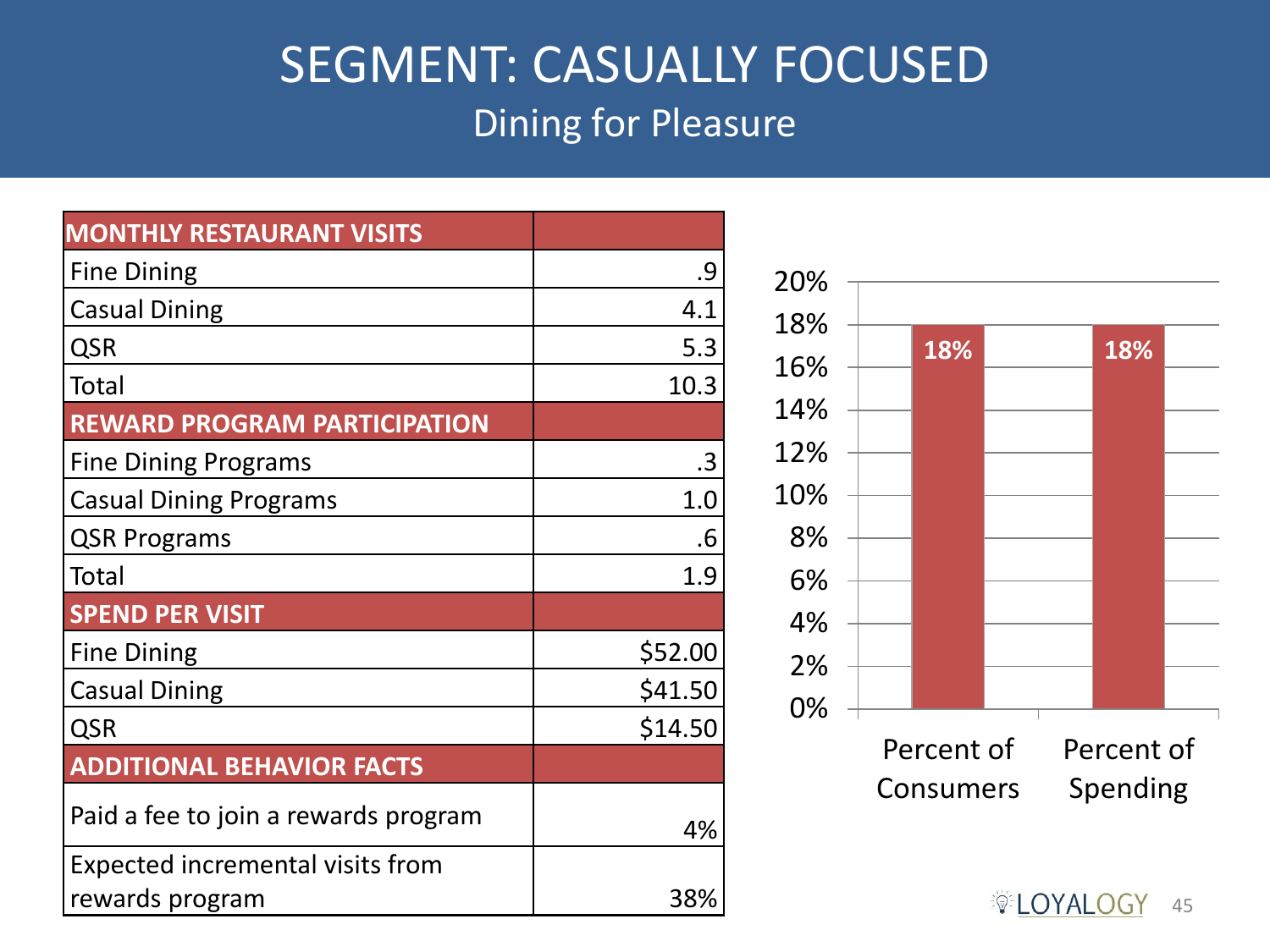#### SEGMENT: CASUALLY FOCUSED Dining for Pleasure

| <b>AGE</b>                |     |
|---------------------------|-----|
| 25-34                     | 10% |
| 35-44                     | 26% |
| 45-54                     | 29% |
| 55-65                     | 35% |
| <b>INCOME</b>             |     |
| \$75,000 - \$99,999       | 52% |
| \$100,000 - \$149,999     | 35% |
| \$150,000 and Over        | 13% |
| <b>EDUCATION</b>          |     |
| High school or equivalent | 11% |
| Some college              | 19% |
| Associate degree          | 14% |
| Bachelor's degree         | 36% |
| Post-graduate degree      | 20% |

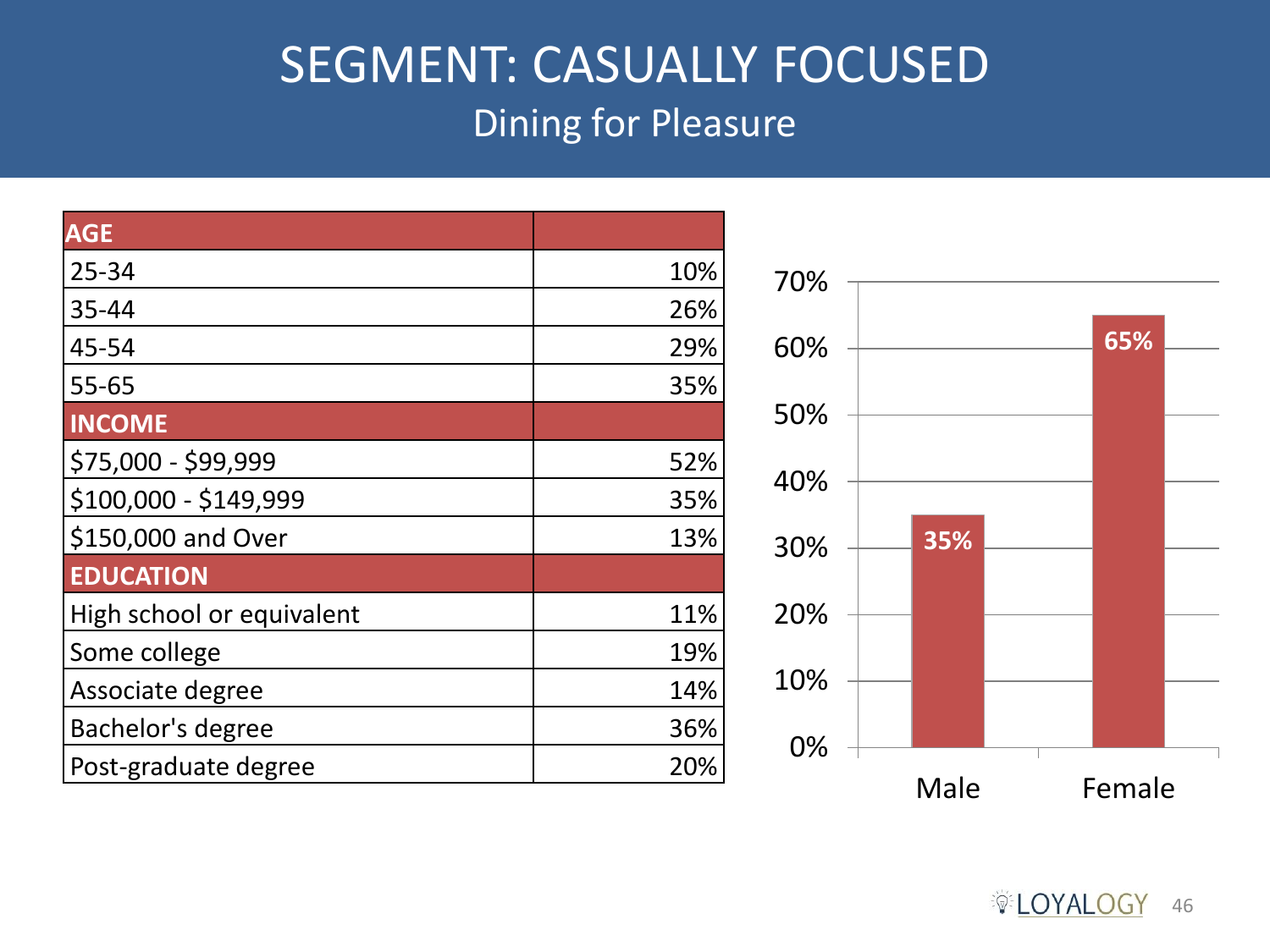#### SEGMENT: FRUGASSIONAL Dining for Pleasure

| <b>MONTHLY RESTAURANT VISITS</b>     |                 |
|--------------------------------------|-----------------|
| <b>Fine Dining</b>                   | .3              |
| <b>Casual Dining</b>                 | 1.6             |
| <b>QSR</b>                           | 1.9             |
| Total                                | 3.8             |
| <b>REWARD PROGRAM PARTICIPATION</b>  |                 |
| <b>Fine Dining Programs</b>          | .1              |
| <b>Casual Dining Programs</b>        | .4              |
| <b>QSR Programs</b>                  | $\overline{.2}$ |
| <b>Total</b>                         | .6              |
| <b>SPEND PER VISIT</b>               |                 |
| <b>Fine Dining</b>                   | \$33.54         |
| <b>Casual Dining</b>                 | \$31.29         |
| <b>QSR</b>                           | \$12.81         |
| <b>ADDITIONAL BEHAVIOR FACTS</b>     |                 |
| Paid a fee to join a rewards program | 1%              |
| Expected incremental visits from     |                 |
| rewards program                      | 31%             |

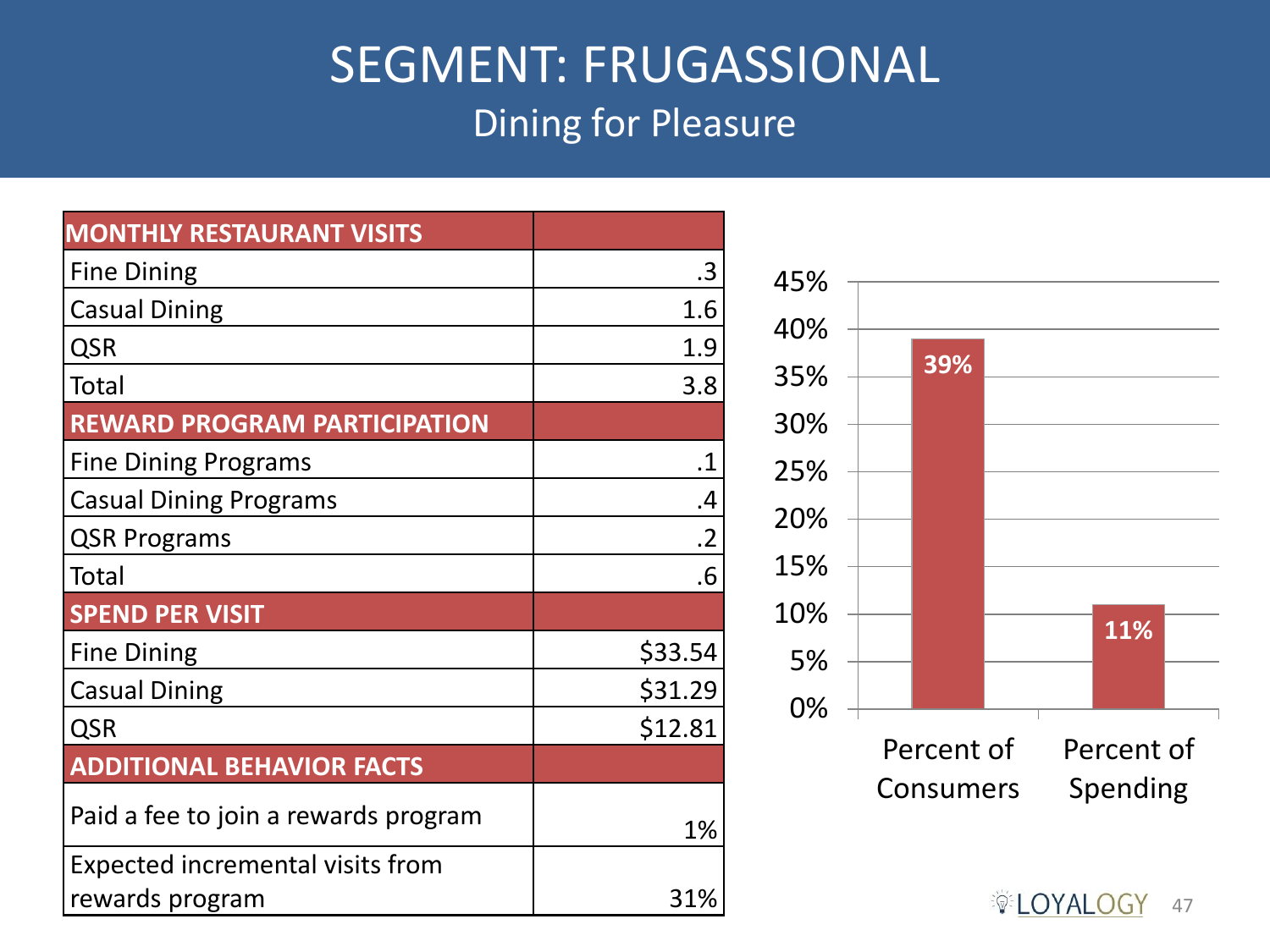#### SEGMENT: FRUGASSIONAL Dining for Pleasure

| <b>AGE</b>                |     |
|---------------------------|-----|
| $25 - 34$                 | 11% |
| 35-44                     | 15% |
| 45-54                     | 36% |
| $55 - 65$                 | 38% |
| <b>INCOME</b>             |     |
| \$75,000 - \$99,999       | 56% |
| \$100,000 - \$149,999     | 35% |
| \$150,000 and Over        | 9%  |
| <b>EDUCATION</b>          |     |
| High school or equivalent | 14% |
| Some college              | 20% |
| Associate degree          | 9%  |
| Bachelor's degree         | 40% |
| Post-graduate degree      | 17% |